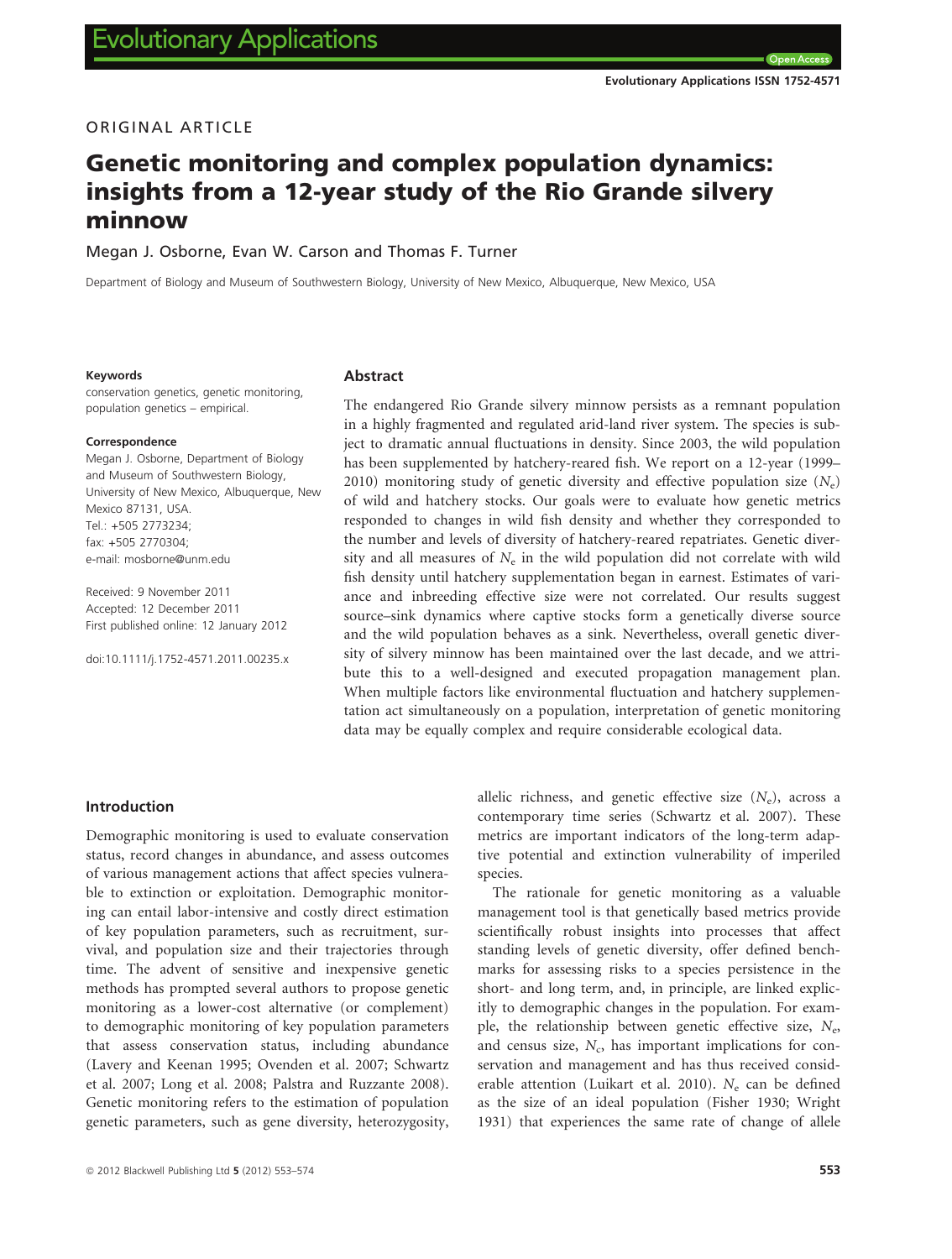frequencies (i.e., genetic drift)  $(N_{\rm eV})$  or heterozygosity  $(N_{\text{el}})$  over time as the real population (Crow and Kimura 1970). The most commonly used  $N_e$  estimates are inbreeding  $(N_{\rm eI})$  and variance  $(N_{\rm eV})$  effective population size. These measures of  $N_e$  track different facets of genetic change and do not estimate effective size in exactly the same generation (Waples 2005).

Many, if not most, papers that have evaluated the efficacy of genetic monitoring as a conservation and management tool have been theoretical or simulation studies (e.g., Antao et al. 2010; Waples and Do 2010) rather than ones based on empirical data (but see Ovenden et al. 2007). A recent simulation study (Antao et al. 2010) suggested that both single-sample and temporal-method estimators of  $N_e$  can reliably detect moderate to severe population declines. Furthermore, the relatively few empirical studies conducted to date have generally focused on single events (such as genetic bottlenecks) that may impinge on abundance and genetic diversity of the target species and considered relatively few time points (e.g., Ovenden et al. 2007; Chevolot et al. 2008; Karaiskou et al. 2011 but see Fraser et al. 2007; Eldridge and Killebrew 2008). In wild populations, especially those that are actively managed, there are often multiple factors that simultaneously act on a population, sometimes in ways that confound simple interpretation, especially if temporal samples are separated by many years. For example, many threatened, endangered, and exploited fish species experience dramatic population fluctuations and variation in recruitment from year to year, whilst at the same time their census numbers are bolstered by supportive breeding. Supportive breeding programs involve breeding and/ or rearing individuals in captivity until they reach a less vulnerable life stage and size, at which time individuals are released to increase the census size of vulnerable populations.

In this paper, we report on results from 12 consecutive years of genetic monitoring conducted on the endangered Rio Grande silvery minnow (Hybognathus amarus). Historically, the species was distributed widely in the Rio Grande from northern New Mexico to the Gulf of Mexico, and in the Pecos River from above Sumner Reservoir (New Mexico) to the confluence of the Rio Grande in Texas (Pflieger 1980). It was extirpated from the Pecos River in the late 1960s, and the last collection was made from the lower Rio Grande, Texas, in the late 1950s (Bestgen and Propst 1996). The remnant population is restricted to a  $\sim$ 280-km stretch of the Rio Grande from downstream of Cochiti Dam to Elephant Butte Reservoir, New Mexico. This stretch of river is bisected by three water diversion structures that define distinct river reaches (from north to south: Angostura, Isleta, and San Acacia). The current range is <5% of the historical range of the species. Rio Grande silvery minnow was listed under the Endangered Species Act in 1994 (U.S. Department of Interior 1994) and, according to demographic surveys, has since experienced several orders of magnitude fluctuations in density over the past two decades (U.S. Fish and Wildlife Service 2010). The wild population of Rio Grande silvery minnow is now heavily managed, with an extensive supportive and captive breeding program that has been in operation for almost a decade. Through this program, in excess of 1.1 million fish have been released throughout the current range of the species in New Mexico. Additionally, the species has been recently reintroduced to the Big Bend region in Texas where it occurred historically (Bestgen and Propst 1996).

Annual genetic monitoring of Rio Grande silvery minnow began in 1999. Roughly 5000 fish have been genotyped (at nine microsatellite loci and the mtDNA-ND4 gene) from throughout the remaining native range of the species, in addition to genotyping of repatriated individuals collected since the inception of the supportive breeding and supplementation program in 2002. Using these data and existing knowledge of life history and recent population trends in Rio Grande silvery minnow, we tested several simple predictions based on premises underpinning genetic monitoring. In regard to life history, the species is characterized by a type III survivorship curve, a 1:1 sex ratio, and a generation time that is roughly 1 year (Turner et al. 2006 and references therein).

Previously, we have shown that the wild population of Rio Grande silvery minnow has a low variance effective to census size ratio (Alò and Turner 2005), and we have hypothesized that this is because of the interaction of pelagic early life stage and river fragmentation (Osborne et al. 2005; Turner et al. 2006). Briefly, buoyant eggs and larvae are passively transported downstream (by river currents) from spatially distinct spawning sites, where they either pass through diversion dams or are retained in the natal reach to recruit to the parental stock. Adults fishes aggregate prior to spawning, and parents within an aggregation comprise a subset of the total genetic variation in a particular reach. Likewise, larvae retained in the natal reach themselves comprise a subset of the total genetic variation depending on the number of (and variance among) aggregates that retained larvae in that reach, plus the number of larvae that immigrated from upstream to recruit into the recipient reach. Because downstream transport rates and distances (>150 km) are likely to be large (Dudley and Platania 2007b), there is no appreciable genetic divergence that can be attributed to differences among river reaches (Osborne et al. 2005).

The silvery minnow appears to be genetically depauperate compared to several related and ecologically similar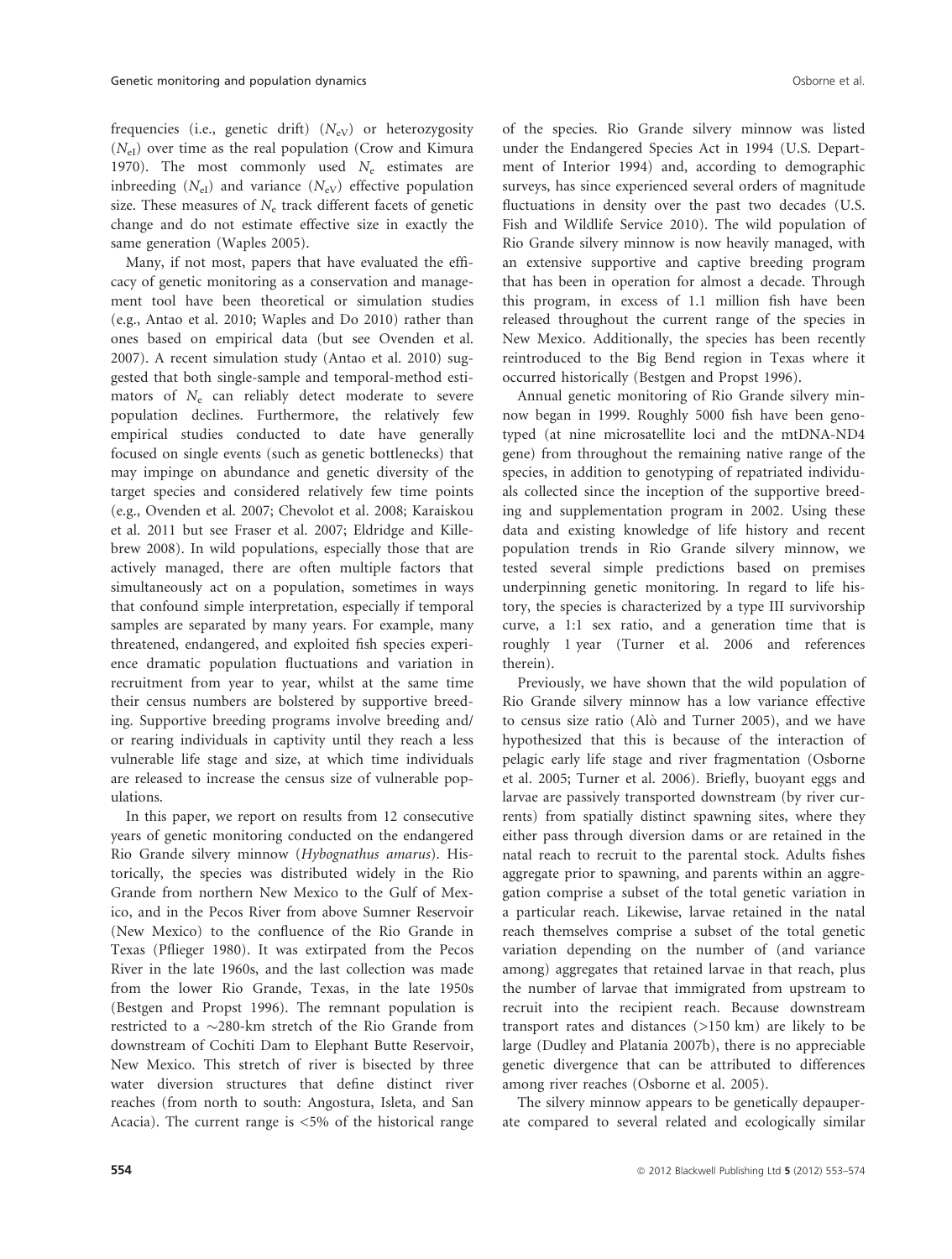cyprinid fishes. For example, only 15 distinct mtDNAhaplotypes have been identified. By comparison, pelagicspawning species such as Pecos bluntnose shiner (Notropis simus pecosensis) and Arkansas River shiner (Notropis girardi) were documented to contain 52 and 51 haplotypes among 1361 and 366 samples, respectively (Osborne and Turner 2009; Osborne et al. 2010a), in similar but unfragmented habitats in adjacent Pecos River.

In this study, we tested the following predictions across a 12-year time series of genetic data: (i) wild fish density, genetic diversity metrics, and all measures of effective size are positively correlated; (ii) supplementation provides a buffer against loss of diversity; hence, genetic variability has been maintained despite population declines in the wild; (iii) effects of population supplementation on genetic effective size depends on the source repatriated fishes (i.e., wild-caught eggs versus captive-bred); and (iv) captive fish broodstock composition (number of breeding pairs) and a point estimate of effective size,  $N_{eD}$ , are positively correlated.

## **Methods**

## Sampling – Rio Grande population

Rio Grande silvery minnow were sampled from the Rio Grande annually from 1999 to 2010 (between December and April – adult fishes sampled prior to reproduction). In addition, 43 individuals obtained from the Museum of Southwestern Biology Division of Genomic Resources (studied previously in Cook et al. 1992 and referred to here as the 1987 sample) were genotyped. With the exception of the 1987 and 1999 collections, sample sizes are reflective of the species abundance in the wild (i.e., similar sampling effort was applied each year). Collections were made throughout the current distribution of Rio Grande silvery minnow that extends from Cochiti reservoir to Elephant Butte reservoir in New Mexico (Table 1) and included collections from multiple localities within each of three river reaches: Angostura (reach length =  $65$  kms), Isleta (reach length =  $86$  kms), and San Acacia (reach length = 92 kms). Rio Grande silvery minnow were collected by seining and occasional backpack electrofishing. Fishes were anesthetized with MS-222 (Tricaine methane sulfonate 200 mg/L river water) at the site of capture. A small piece of caudal fin was removed from each individual and preserved in 95% ethanol. Fishes were allowed to recover in untreated river water prior to release. Fin clips were also taken from 27 different captive stocks (seven stocks from captive-reared wild-caught eggs and 20 stocks from captive spawning) sampled between 2000 and 2008 (supplementation did not occur in 2009). We use the term 'wild' to refer to unmarked fish sampled directly from the Rio Grande. 'Wild' fish were hatched in

Table 1. Number of wild samples collected by year and river reach (Angostura, Isleta, and San Acacia). MSB Catalogue number indicates that voucher specimens are deposited at the Museum of Southwestern Biology, University of New Mexico.

|      | MSB Cat.      | Angostura | Isleta | San Acacia |
|------|---------------|-----------|--------|------------|
| 1987 | MSB4636, MSB* | 15        |        | 28         |
| 1999 | MSB49213      |           |        | 46         |
| 2000 | MSB49216-19   |           |        | 194        |
| 2001 | MSB49221      |           | 65     | 63         |
| 2002 |               | 67        | 121    | 201        |
| 2003 |               | 71        | 65     | 33         |
| 2004 |               | 141       | 15     | 6          |
| 2005 |               | 190       | 109    | 95         |
| 2006 |               | 95        | 143    | 145        |
| 2007 |               | 48        | 128    | 42         |
| 2008 |               | 165       | 191    | 123        |
| 2009 |               | 175       | 153    | 150        |
| 2010 |               | 149       | 146    | 151        |
|      |               |           |        |            |

MSB Catalogue number indicates that voucher specimens are deposited at the Museum of Southwestern Biology, University of New Mexico. \* The 1987 collection from the Angostura reach is uncatalogued.

the Rio Grande but could have had wild and/or captivebred/reared parents. Fishes that originated from the hatchery were marked prior to release into the wild with an implanted elastomer tag that allowed visual distinction from wild fish in the field. Detailed information regarding the captive propagation and augmentation program is provided as Supporting Information (Appendix S1).

# Molecular methods – microsatellites

Total nucleic acids, including genomic DNA and mitochondrial DNA (mtDNA), were extracted from air-dried fin clips, using proteinase-K digestion and phenol/chloroform extractions (Hillis et al. 1996). Individuals were genotyped at nine microsatellite loci: Lco1, Lco3, Lco6, Lco7, Lco8 (Turner et al. 2004), Ca6 and Ca8 (Dimsoski et al. 2000) and Ppro118 and Ppro126 (Bessert and Orti 2003). The following pairs of loci were amplified using multiplex PCR: Lco1/ Ca6 and Lco6/Lco7 [1× PCR buffer, 3 mm  $MgCl<sub>2</sub>$ , 125  $\mu$ M deoxyribonucleotide triphosphates (dNTPs), 0.40-0.50  $\mu$ m each primer, 0.375 units Thermus *aquaticus* (TAQ) polymerase],  $Lco3$  and  $Lco8$  ( $1\times$  PCR buffer, 2 mm  $MgCl_2$ , 125  $\mu$ m dNTPs, 0.40–0.50  $\mu$ m each primer, 0.375 units  $TAQ$ ) and *Ppro* 118/*Ppro126* (1 $\times$  PCR buffer, 3 mm MgCl<sub>2</sub>, 125  $\mu$ m dNTPs, 0.40–0.50  $\mu$ m each primer, 0.375 units TAQ). Ca8 was amplified alone  $(1 \times$ PCR buffer, 3 mm  $MgCl_2$ , 125  $\mu$ m dNTPs, 0.50  $\mu$ m each primer, 0.375 units TAQ polymerase). PCR cycling conditions for most loci were as follows: one denaturation cycle of 92°C for 2 mins followed by 30 cycles of 90°C for 20 s, 50°C for 20 s, 72°C for 30 s. For Ppro 118/Ppro126, cycling conditions were one denaturation cycle of  $92^{\circ}$ C for 2 mins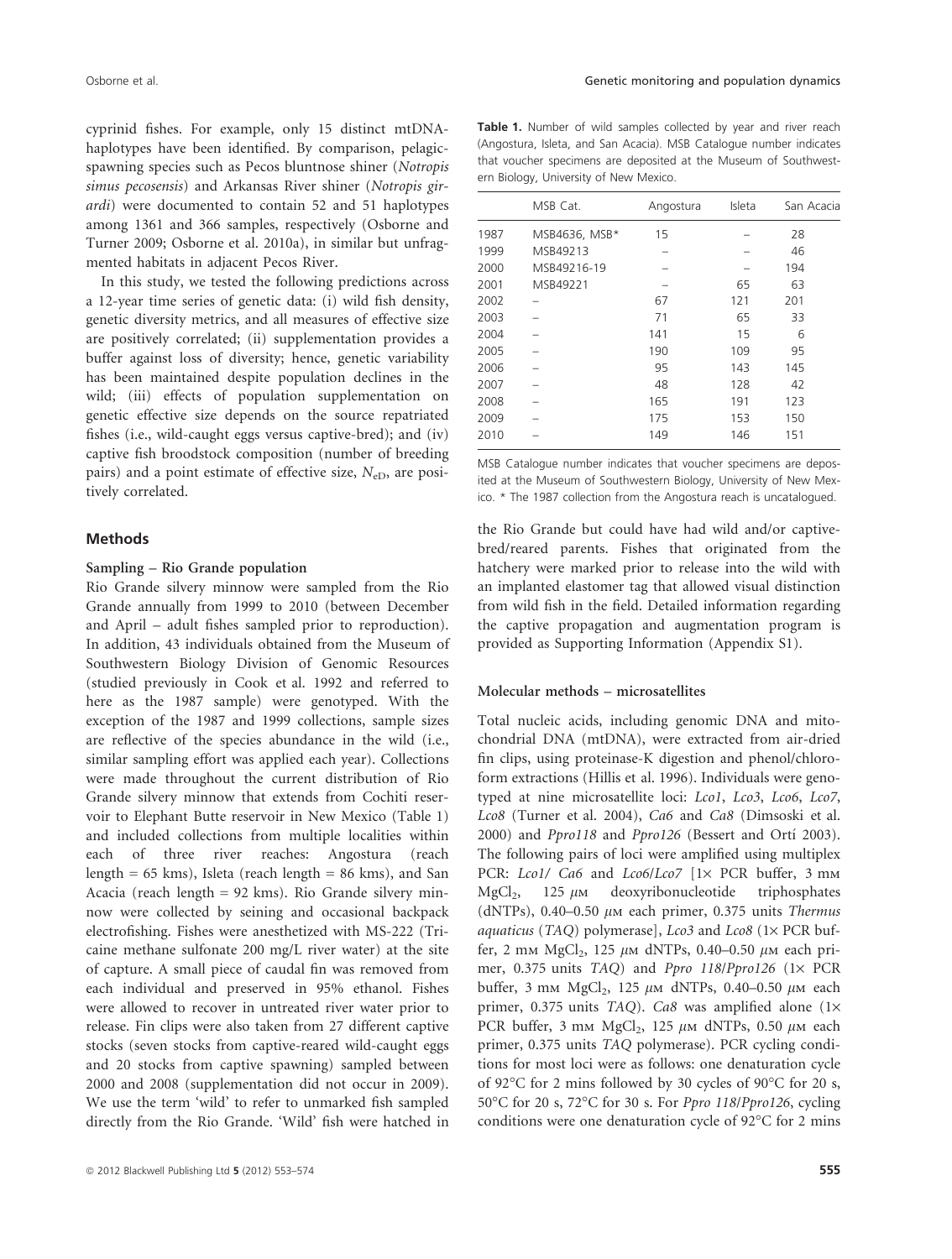followed by 30 cycles of 90°C for 20 s, 60°C for 20 s, 72°C for 30 s. Ppro118 is a complex repeat microsatellite with alleles encompassing a broad size range. For this reason, a subset of samples that appeared homozygous at locus Ppro118 were amplified again to verify allele designations and to minimize the likelihood of large allele dropout. Primer concentrations in multiplex reactions were adjusted to facilitate equal amplification of both loci. Prior to electrophoresis, 1  $\mu$ L of PCR product was mixed with 10  $\mu$ L of formamide and 0.3  $\mu$ L of HD400 size standard and denatured at 93-C for 5 min prior to loading. PCR products were run on an ABI 3100 automated capillary sequencer. Genotype data were obtained using Genemapper version 4.0 (Applied Biosystems, Carlsbad, CA).

# MtDNA-ND4

A 295-base pair (bp) fragment of the mtDNA ND4 gene from each individual was amplified in a  $10-\mu L$  reaction containing 1  $\mu$ L template DNA, 1  $\mu$ L 10 $\times$  reaction buffer, 2 mm MgCl2, 125  $\mu$ m dNTPs, 0.5  $\mu$ m forward (5'-GAC CGT CTG CAA AAC CTT AA-3') and reverse (5'-GGG GAT GAG AGT GGC TTC AA-3') primers, and 0.375 U TAQ. PCR conditions were 90°C initial denaturation for 2 mins followed by 30 cycles of 90 $^{\circ}$ C for 30 s, 50 $^{\circ}$ C for 30 s, and 72-C for 30 s. Nucleotide sequence variation among individual fragments was visualized with singlestrand conformational polymorphism analysis (Sunnucks et al. 2000), and representative haplotypes from each gel  $(\sim 20\%)$  were verified by direct sequencing using an ABI 3100 DNA Sequencer (Genecodes, Ann Arbor, MI). Genbank Accession numbers are provided in Alò and Turner (2005) and Moyer et al. (2005). Three additional haplotypes were identified (Genbank Accession numbers: JN543958–JN543960).

## Statistical analysis

Microsatellite data were checked for errors, using Microsatellite Toolkit (add-in for Microsoft Excel, written by S. Park, available at http://animalgenomics.ucd.ie/sdepark/ ms-toolkit/. The computer program Micro-Checker (Van Oosterhout et al. 2004) was used to examine data for scoring errors associated with stuttering, large allele dropout, and presence of null alleles. Genepop (Raymond and Rousset 1995) was used to assess whether there were significant departures from Hardy–Weinberg equilibrium (HWE) using the procedure of Guo and Thompson (1992). Global tests for linkage disequilibrium were conducted for all pairs of loci, using FSTAT vers. 2.9.3.1 (Goudet 1995). Sequential Bonferroni correction (Rice 1989) was applied to account for inflated type 1 error rates associated with multiple simultaneous tests. For each microsatellite locus and population inbreeding coefficients  $(F_{IS})$ were obtained using FSTAT. Estimates of unbiased gene diversity (h) were obtained using Arlequin vers. 3.11 (Excoffier et al. 2005) for mitochondrial DNA data. Haplotype richness (Petit et al. 1998) was obtained using the program CONTRIB vers. 1.02 (available at http://www.pierroton. inra.fr/genetics/labo/Software/Contrib/), which uses a rarefaction approach to correct for unequal sample sizes.

In some cases, sample sizes differed between collections particularly between some samples collected early in the study and those collected more recently. As the number of alleles and expected heterozygosity are dependent on sample size, we used resampling to examine the effect of sample size on diversity measures. For microsatellites, 1000 random subsamples ( $n = 43$  in 1987) were drawn without replacement from each temporal sample. Diversity and 95% CIs were calculated for each locus across subsamples and a mean was obtained across loci for each statistic [corrected number of alleles  $(N_{ac})$ , gene diversity (Nei 1987) ( $H_{ec}$ ), heterozygosity ( $H_{oc}$ )]. This analysis was conducted in the R statistical package (http://www.rproject.org; R script available on request). Standard diversity measures ( $H_e$ ,  $H_o$ , and  $A_R$ ) for microsatellites are provided as Supporting information (Table S2). To facilitate comparisons among collections obtained from different river reaches across years, we repeated the resampling procedure for microsatellite data in R where diversity measures were based on  $n = 15$  (2004 Isleta) and the smallest sample  $n = 6$  (2004 San Acacia) was excluded. Corrected measures of diversity were compared between river reaches using a nonparametric Kruskal–Wallis one-way ANOVA on ranks implemented in SIGMAPLOT vers. 11.0 (Systat Software Inc., San Jose, CA).

#### F-statistics

Weir and Cockerham's (1984) F-statistics (microsatellites) and  $\Phi$ -statistics (mtDNA) were calculated in ARLEQUIN vers. 3.11 (Excoffier et al. 2005). Hierarchical analysis of molecular variance (amova) was conducted to test whether a significant proportion of genetic variance was partitioned into components attributable to differences among wild, captive-spawned, and captive-reared stocks (i.e., wild-caught eggs were the source)  $(F_{CT}, \Phi_{CT})$ , among samples within these three groups ( $F_{SC}$ ,  $\Phi_{SC}$ ) and among all samples ( $F_{ST}$ ,  $\Phi_{ST}$ ). P-values for all statistics were generated using bootstrapping (1000 permutations), as implemented in Arlequin.

# Estimation of genetic effective size

Variance genetic effective size  $(N_{\rm eV})$  and 95% CIs were estimated from temporal changes in microsatellite allele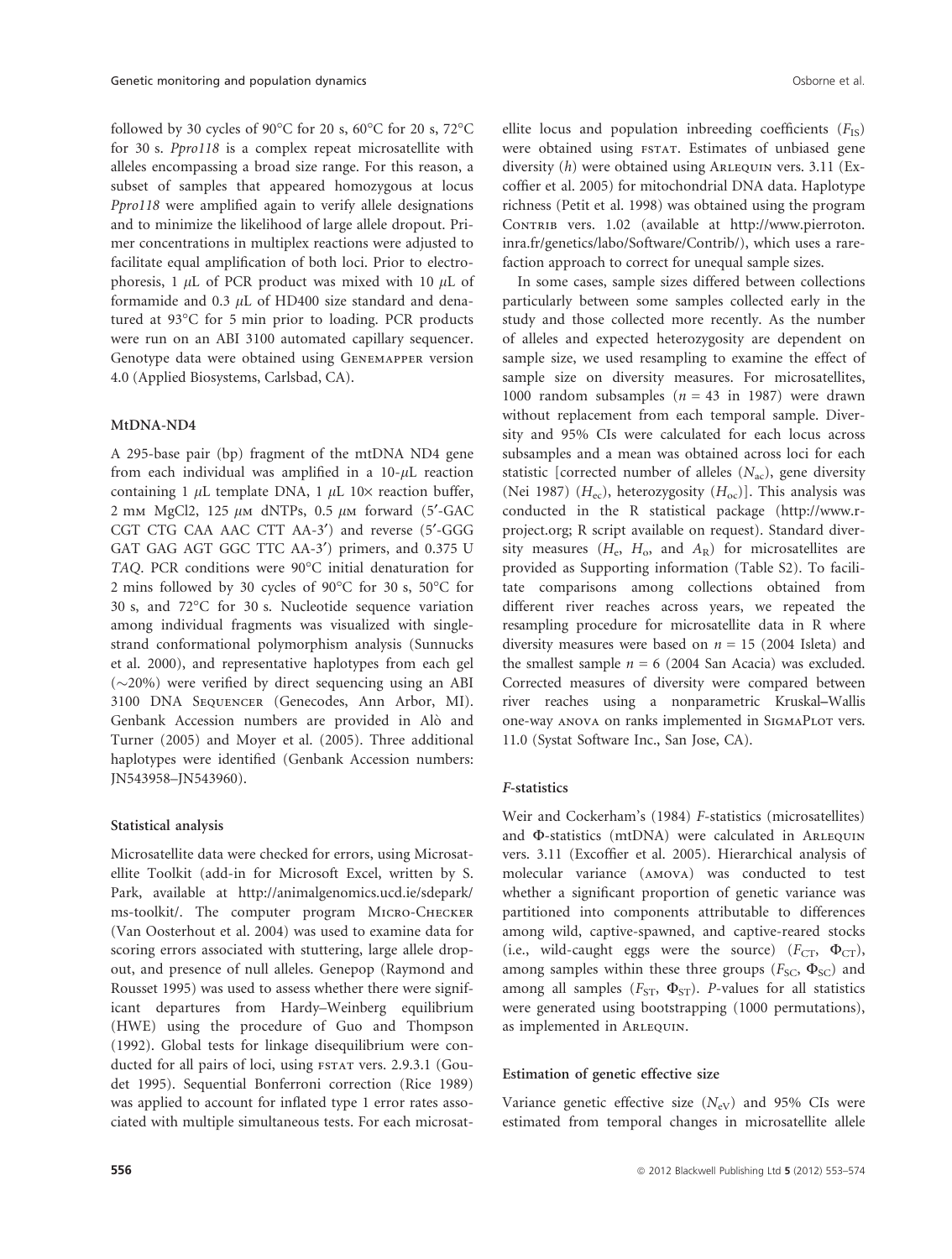Osborne et al. **Genetic monitoring and population dynamics** of the Genetic monitoring and population dynamics

frequencies across annual samples, using the temporal method (Nei and Tajima 1981; Waples 1989) implemented in NeEstimator (Peel et al. 2004) and a pseudomaximum-likelihood procedure implemented in MLNE version 2.3 (Wang 2001). Estimates of  $N_{\rm eV}$  were corrected for sample size variation by subtracting the expected variance attributed to sampling from the observed temporal variance in allele frequencies (Waples 1989; eq. 12). Highly polymorphic loci with many rare alleles, as is typical of microsatellites, can be subject to biased estimates of variance effective size,  $N_{\rm eV}$  (Hedrick 1999; Turner et al. 2001). To account for this potential bias, the unbiased estimator,  $F_S$  (Jorde and Ryman 2007), as implemented in TempoFs (http://www.zoologi.su.se/\_ryman), was used to estimate  $N_{\rm eV}$ . Rio Grande silvery minnows were sampled under Plan I (prior to reproduction, with replacement) for all methods; therefore, calculations of  $N_{\rm eV}$  via Tempo-Fs required an estimate of census size  $(N_c)$ . No reliable, long-term data (i.e., spanning the entire sampling period) were available for  $N_c$ , so each pairwise comparison in TempoFs was run under the following two  $N_c$  scenarios: a 'crashed' ( $N_c = 10000$ ) and a 'large' (1000000 individuals) population. The former value is lower than any census size estimate to date, and the latter is within the order of magnitude for which larger  $N_c$  have been recorded (Dudley et al. 2011). In all comparisons, differences in mean  $N_{\text{eV}}$  were negligible between the  $N_c = 10000$  and  $N_c = 1000000$  scenarios, but lower and upper confidence intervals were slightly larger for the latter. Only the most conservative  $N_{\rm eV}$  estimates (i.e., based on  $N_c = 1000000$  are reported herein;  $N_{\rm eV}$  and confidence intervals calculated under both  $N_c = 10000$  and 1 000 000 can be obtained by request. Jackknife estimation over all loci was used to calculate  $N_{\text{eV}}$  and associated 95% CI.

For all methods, we assumed that migration from outside the study area did not affect estimates of  $N_e$ . We equated the number of years separating a pair of samples with the number of generations elapsed between samples because Rio Grande silvery minnow have essentially nonoverlapping generations (based on unpublished population monitoring data of R. K. Dudley and S. P. Platania). However, to account for small but known deviations from the discrete generation model  $(G = 1.27)$ , we corrected consecutive estimates of  $N_e$  and  $N_{\text{ef}}$  for overlapping generations (Turner et al. 2006; Osborne et al. 2010b), using the analytical method of Jorde and Ryman (1995, 1996). In addition to consecutive pairwise estimates, we also present comparisons between the 1987 and 1999 samples to provide historical context for the contemporary estimates. As these samples (1987–1999) were collected more than 3–5 generations apart, the drift signal should be sufficiently large relative to sampling biases associated with age-structure such that correction for overlapping generations is unnecessary (Waples and Yokota 2007).

In addition to the estimates of  $N_{\rm eV}$ , we used the linkage disequilibrium method (Hill 1981) to estimate  $N_{eD}$  from microsatellite DNA data for each annual sample (including wild, captive-spawned, and wild-caught eggs), using the program LDNE (Waples and Do 2008) and methods described in Osborne et al. (2010b). Single-sample  $N_e$ methods (such as those provided by LDNE) yield an estimate of the effective number of parents that produced the progeny from which the sample is drawn, and most closely approximate inbreeding effective size,  $N_{\text{eI}}$  (Laurie-Ahlberg and Weir 1979; Waples 2005).

For mtDNA data, variance effective size for the female portion of the population  $(N<sub>ef</sub>)$  was estimated with temporal (Turner et al. 2001) and pseudo-maximum-likelihood (mlne) methods. TempoFs was not used for mtDNA data because it assumes diploidy (Jorde and Ryman 2007).

# Effects of demography, environment, and supplementation

To enable comparisons between metrics obtained from genetic data, environmental conditions, demography, and supportive breeding and supplementation, we plotted three parameters: (i) fall recruitment [given by mean October catch per unit effort (CPUE) provided by American Southwest Ichthyological Researchers], (ii) spring runoff, and (iii) number of fish stocked as part of the supportive breeding program for reference purposes (Fig. 1A). Spring runoff was treated as a categorical variable and ranged from 10 to 20, where an arbitrary value of 10 was given if spring flows were <3000 cubic feet per second (cfs) for more than 14 days, 15 when flows were more than 3000 cfs for more than 14 days but <30 days, and a value of 20 was given if flows were >3000 cfs for more than 30 days at the United States Geological Survey (USGS) Albuquerque stream gauge (08330000) during the months of May and June. Spring runoff is an important environmental metric because increases in flow are a spawning cue for Rio Grande silvery minnow (Platania and Altenbach 1998; Platania and Dudley 2006) and there is a strong positive correlation between peak discharge and duration of high flows during the spawning season (May and June) and mean October densities (U.S. Fish and Wildlife Service 2010 and references therein). Numbers of fish repatriated from protective custody to the wild population were provided by US FWS (J. Remshardt, personal communication).

To test the first prediction (density, genetic diversity, and genetic effective size are positively correlated), CPUE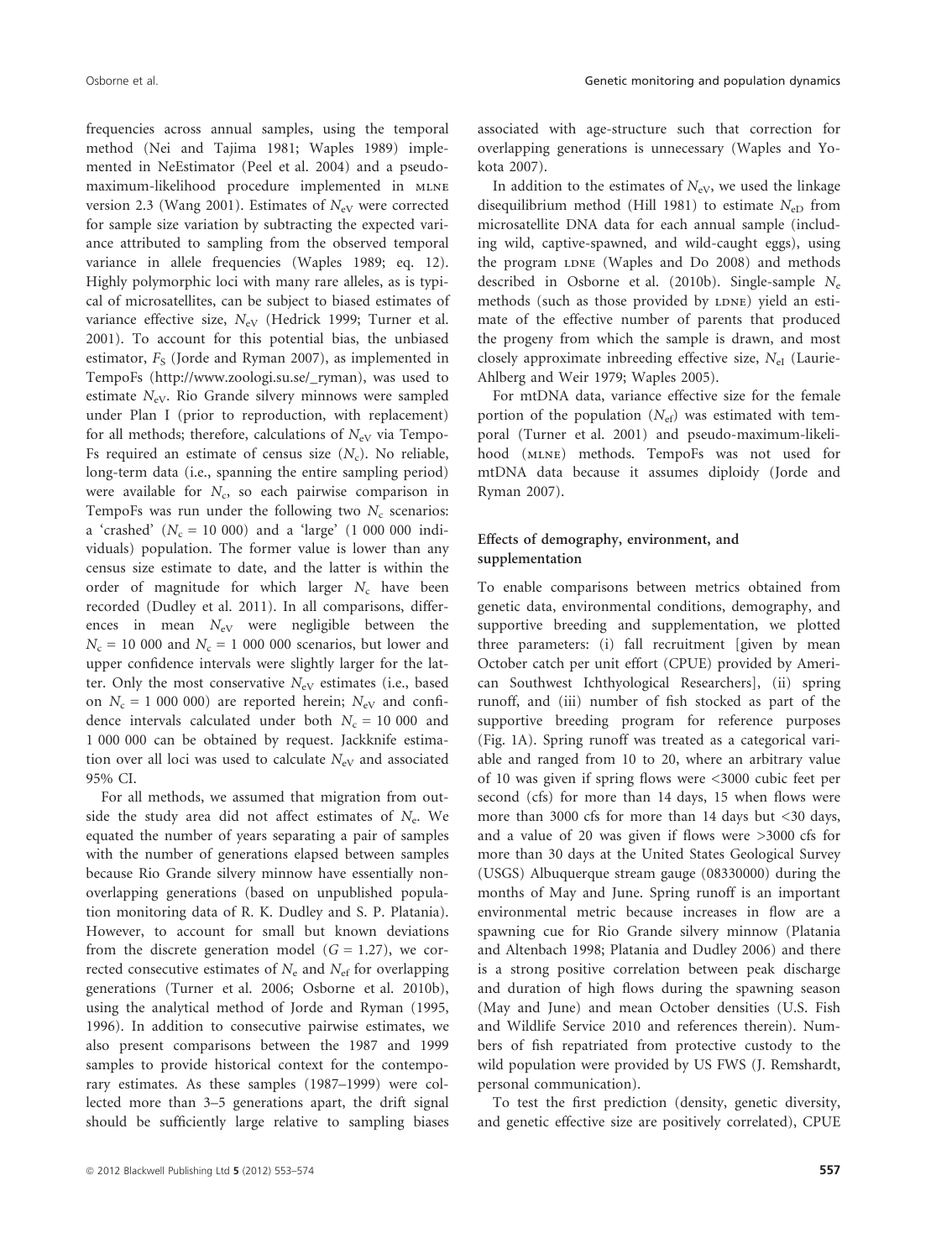

Figure 1 (A) Wild Rio Grande silvery minnow October density (catch per unit effort: fish per 100 m<sup>2</sup>), number of fish released for population supplementation and spring runoff (arbitrary values of 10–20). (B) Microsatellite DNA diversity metrics obtained using resampling: expected heterozygosity ( $H_{ec}$ ), observed heterozygosity ( $H_{oc}$ ), and mean number of alleles (N<sub>ac</sub>). (C) Mitochondrial DNA diversity metrics: haplotype diversity (h) and haplotype richness  $(H_R)$ . Linear regressions are shown with associated 95% CIs.

data were log-transformed according to Sokal and Rohlf (1997), following Dudley and Platania (2007a), and linear regressions were then used to examine the presence and strength of relationships among these key parameters. Spring runoff data are strongly correlated with October CPUE data (Dudley and Platania 2007a); thus, the former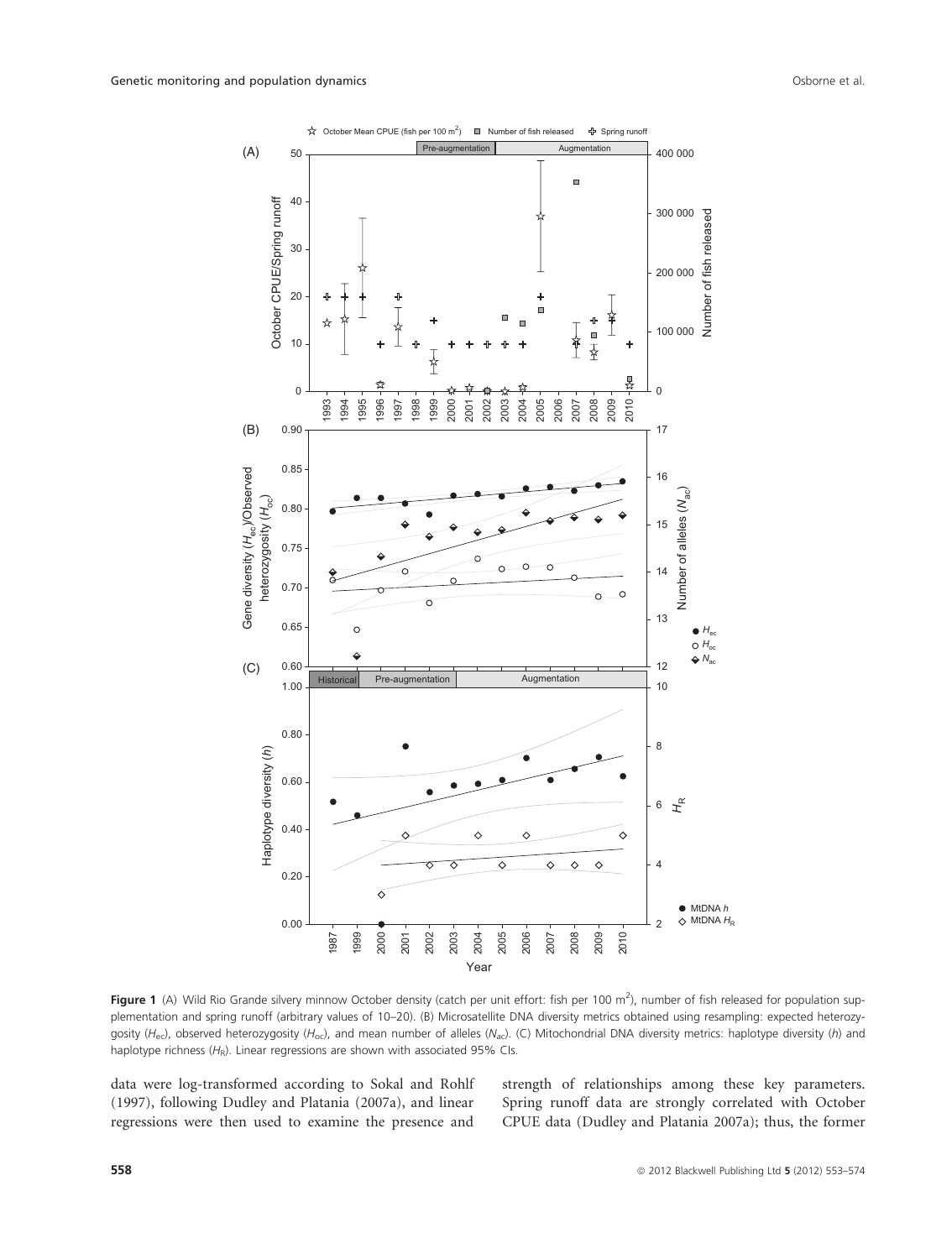was not used in regressions. CPUE and  $N_e$  estimates were paired for the generation that was affected by the conditions, such that CPUE and runoff in year  $t$  were matched with  $N_e$  estimates in year  $t - 1$ . For example, a temporal estimate calculated from adult samples collected prior to breeding in 2000 (gen  $t_0$ ) and 2001 (gen t) provides an estimate of effective size in generation  $t_0$  (i.e., 2000); for a detailed explanation, see Waples (2005). Hence, the runoff and fall recruitment data of 1999 would be paired with this estimate. Single-sample (LDNE) and temporal measures of effective size do not refer to exactly the same generation (Waples 2005). Specifically, the LDNE estimate for the 2000 sample refers to  $N_{\text{eI}}$  for the 1999 generation; thus, estimates would be paired with relevant spring runoff and fall recruitment data for the year prior to this (i.e., 1998).

To test the second prediction (population supplementation acts as a buffer against loss of diversity), samplesize-corrected measures of diversity were compared between years prior to population supplementation (1999–2003) and years after supplementation commenced  $(2004–2010)$  by Mann–Whitney U-tests (SIGMAPLOT vers. 11.0; Systat Software Inc.). Likewise, corrected diversity statistics for the San Acacia reach were also compared before and after the commencement of supplementation. This analysis was not performed for the Isleta or Angostura reaches because of the small number or absence of samples for the presupplementation years.

To examine the third prediction [effects of population supplementation are dependent on broodstock source (wild-caught eggs or captive-spawned)], we compared diversity metrics (obtained using resampling for microsatellites) among fishes reared from wild-caught eggs to those produced with captive spawning using a Mann– Whitney U-test. Estimates of  $N_{eD}$  were also compared among these samples. Data were examined qualitatively for perceptible changes in genetic effective size that could be attributed to supplementation strategy (i.e., with either wild-caught eggs or captive-spawned fish).

The final prediction that captive fish broodstock composition and point estimates of effective size  $(N_{eD})$  will be positively associated was tested using ordinary leastsquares linear regression of broodstock effective size (calculated using the equation  $N_e = 4N_mN_f/[N_m + N_f]$  to account for unequal sex ratio) and estimates of  $N_{eD}$ .

# Results

#### Microsatellites – genetic diversity

A total of 5056 fish were genotyped for nine microsatellite loci over the 12-year study. Microsatellite locus Ca6 was the least variable with 10 alleles detected across all populations, whereas Ppro118 was the most variable with 63 alleles. After sequential Bonferroni correction for multiple

comparisons, there were 127 departures from HWE among 360 comparisons. Fifty-one of these involved wild samples, 20 involved fish reared from wild-caught eggs, and 56 involved captive-spawned stocks. Locus Lco8 accounted for 36 departures from HWE, which was the highest number of significant tests for any locus. Four loci (Lco3, Lco6, Ca6, Ppro126) conformed to HWE in all or nearly all comparisons. Micro-Checker suggested that null alleles probably caused departures from HWE. We adjusted allele frequencies in MICROCHECKER to account for null alleles and reran a subset of analyses and did not obtain different results (see Turner et al. 2006). We therefore conclude that the presence of null alleles does not appreciably affect our estimates of diversity or Ne. Across all samples, there was no evidence of linkage disequilibrium among loci after Bonferroni correction. Observed gene diversity, heterozygosity, and allelic richness calculated for temporal samples and the values corrected to the smallest sample size (Fig. 1B) were strongly correlated (gene diversity and heterozygosity  $\rho_2 = 1$ ,  $P < 0.00001$ ; allelic diversity  $\rho_2 = 0.827$ ,  $P < 0.00001$ ). Metrics of genetic diversity did not differ significantly by river reach  $(H_{\text{ec}}: P = 0.740, H_{\text{oc}}: P = 0.869, N_{\text{ac}}:$  $P = 0.327$ ) (Fig. 2A–C). In all reaches, there was a substantial decrease in  $N_{ac}$  in 2005 compared to other years.

#### Mt-DNA – genetic diversity

A total of 15 mtDNA haplotypes were identified among 4915 individuals assayed. Nucleotide sequence divergence among haplotypes was low, with one to six substitutions among them. Haplotype A was the most common in all samples except Cs-An-02 (captive-spawned) which was monomorphic for haplotype D (Table 2). Three haplotypes (C, D, F) were present at moderate frequencies (>5%), and 11 haplotypes were considered rare (present at frequencies  $\langle 5\% \rangle$ . Gene diversity  $(h_c)$  was highest in the 1987 samples  $(h_c = 0.743)$  and lowest in the 2000 sample  $(h = 0.364)$  (Fig. 1C, Table 3). Haplotype diversity ( $P = 0.033$ ) differed significantly by river reach whilst  $H_R$ did not ( $P = 0.066$ ) (Fig. 3).

# F-statistics

## Microsatellites

A small but significant portion of variance was explained by differences among wild, captive-spawned, and captivereared samples  $(F_{CT} = 0.00052, P = 0.007)$ . Samples within each of these groups also differed significantly from one another ( $F_{SC} = 0.0067$ ,  $P < 0.00001$ ), and a significant portion of variance was also explained by differences among samples irrespective of group affinity  $(F_{ST} = 0.0076, P < 0.0001).$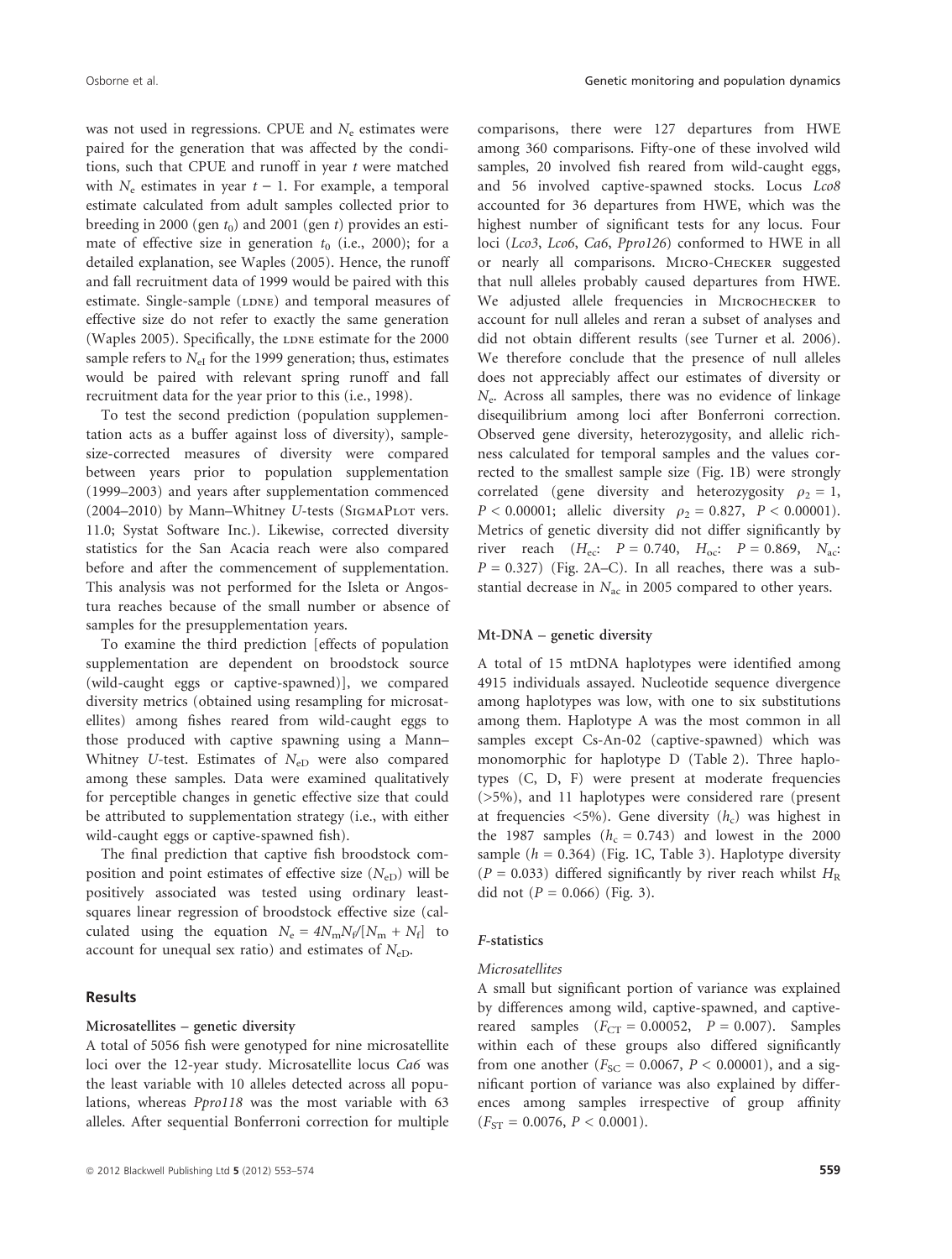

Figure 2 Diversity metrics from microsatellite data obtained using resampling ( $H_{ec}$ ,  $H_{oc}$ , and  $N_{ac}$ ) by river reach (A) Angostura, (B) Isleta, and (C) San Acacia are provided.

# MtDNA

A significant portion of variance was explained by differences among samples within groups (wild, captive-spawned, captive-reared) and among samples irrespective of groups  $(\Phi_{SC} = 0.0558, P < 0.0001; \Phi_{ST} = 0.0052, P < 0.0001)$  but not among groups ( $\Phi_{CT} = -0.0037$ ,  $P = 0.1359$ ).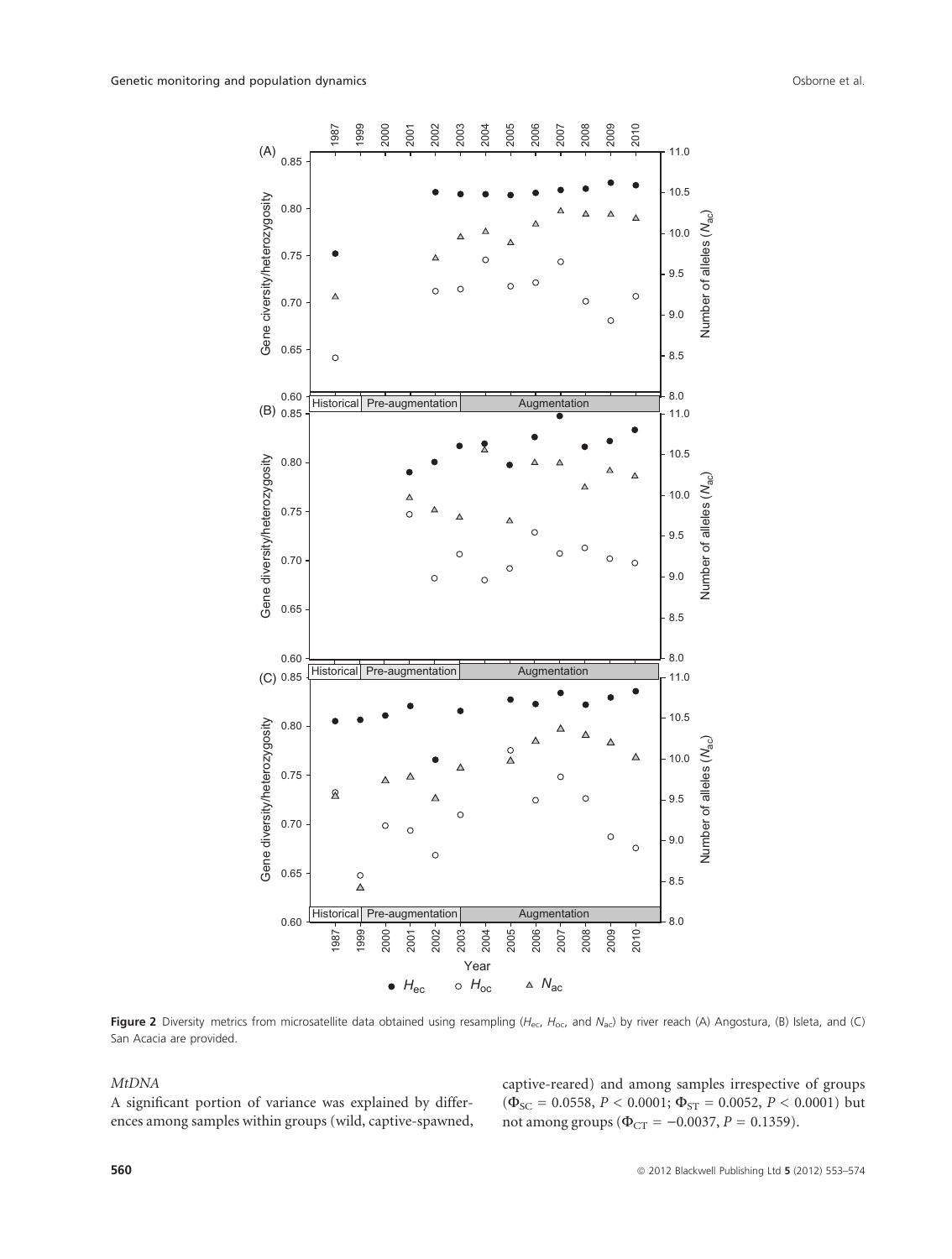|                  | Mt-DNA-ND4 haplotypes |                   |                          |                          |                          |                          |                          |                          |       |                          |                          |                          |                          |                          |                          |
|------------------|-----------------------|-------------------|--------------------------|--------------------------|--------------------------|--------------------------|--------------------------|--------------------------|-------|--------------------------|--------------------------|--------------------------|--------------------------|--------------------------|--------------------------|
|                  | А                     | C                 | D                        | Ε                        | F                        | К                        | $\overline{\phantom{a}}$ | J                        | М     | Ν                        | P                        | O                        | Q                        | S                        | Τ                        |
| Wild             |                       |                   |                          |                          |                          |                          |                          |                          |       |                          |                          |                          |                          |                          |                          |
| 1987             | 0.459                 | 0.162             | 0.162                    | 0.054                    | 0.081                    | 0.027                    | $\equiv$                 |                          | 0.054 |                          |                          |                          |                          |                          |                          |
| 1999             | 0.750                 | $\qquad \qquad -$ | 0.114                    | 0.068                    | 0.045                    | 0.023                    | $\qquad \qquad -$        | $\overline{\phantom{0}}$ |       |                          | $\overline{\phantom{0}}$ | -                        |                          |                          |                          |
| 2000             | 0.790                 | 0.008             | 0.048                    | 0.048                    | 0.097                    | 0.008                    | $\overline{\phantom{0}}$ |                          |       |                          |                          |                          |                          |                          |                          |
| 2001             | 0.607                 | 0.090             | 0.057                    | 0.033                    | 0.098                    | 0.074                    | 0.008                    | 0.016                    | 0.008 |                          | $\overline{\phantom{0}}$ | 0.008                    | $\overline{\phantom{a}}$ |                          |                          |
| 2002             | 0.556                 | 0.199             | 0.137                    | 0.010                    | 0.059                    | 0.034                    | $\qquad \qquad -$        | 0.003                    |       |                          | $\overline{\phantom{0}}$ | 0.003                    | $\overline{\phantom{0}}$ |                          |                          |
| 2003             | 0.671                 | 0.054             | 0.150                    | 0.030                    | 0.054                    | 0.012                    | $\qquad \qquad -$        | 0.006                    | 0.006 | $\overline{\phantom{0}}$ | $\overline{\phantom{0}}$ | 0.018                    | $\overline{\phantom{0}}$ |                          |                          |
| 2004             | 0.596                 | 0.087             | 0.106                    | 0.019                    | 0.075                    | 0.050                    | 0.012                    | $\overline{\phantom{0}}$ | 0.019 | $\overline{\phantom{a}}$ | 0.006                    | 0.031                    | $\equiv$                 |                          |                          |
| 2005             | 0.598                 | 0.126             | 0.088                    | 0.028                    | 0.086                    | 0.018                    | 0.015                    | 0.003                    | 0.028 | $\overline{\phantom{a}}$ | $\equiv$                 | 0.010                    | $\overline{a}$           | $\overline{\phantom{0}}$ | $\equiv$                 |
| 2006             | 0.587                 | 0.135             | 0.093                    | 0.048                    | 0.048                    | 0.048                    | 0.003                    | $\overline{\phantom{0}}$ | 0.029 | $\qquad \qquad -$        | $\overline{\phantom{0}}$ | 0.008                    | $\equiv$                 | L.                       | 0.003                    |
| 2007             | 0.628                 | 0.110             | 0.083                    | 0.023                    | 0.087                    | 0.037                    | 0.005                    | $\overline{\phantom{0}}$ | 0.005 | $\qquad \qquad -$        | $\equiv$                 | 0.018                    | 0.005                    |                          | $\overline{\phantom{0}}$ |
| 2008             | 0.635                 | 0.120             | 0.079                    | 0.026                    | 0.067                    | 0.045                    | 0.004                    | $\equiv$                 | 0.009 | $\overline{\phantom{m}}$ | 0.002                    | 0.006                    | $\overline{\phantom{0}}$ | 0.006                    | $\equiv$                 |
| 2009             | 0.614                 | 0.140             | 0.076                    | 0.028                    | 0.064                    | 0.034                    | 0.006                    | 0.004                    | 0.019 | $\qquad \qquad -$        | 0.002                    | 0.011                    | $\equiv$                 | 0.002                    | $\overline{\phantom{0}}$ |
| 2010             | 0.562                 | 0.124             | 0.097                    | 0.032                    | 0.069                    | 0.053                    | 0.014                    | $\equiv$                 | 0.016 | $\overline{\phantom{a}}$ | $\overline{\phantom{0}}$ | 0.032                    | $\overline{\phantom{0}}$ |                          | $\overline{\phantom{0}}$ |
| Wild-caught eggs |                       |                   |                          |                          |                          |                          |                          |                          |       |                          |                          |                          |                          |                          |                          |
| WcE-01           | 0.573                 | 0.197             | 0.051                    | 0.064                    | 0.064                    | 0.032                    | $\overline{\phantom{a}}$ |                          | 0.013 | 0.006                    |                          |                          |                          |                          |                          |
| WcE-SA-01        | 0.569                 | 0.137             | 0.059                    | 0.059                    | 0.098                    | 0.078                    | ÷,                       | ÷                        |       | $\overline{\phantom{a}}$ |                          |                          |                          |                          |                          |
| WcE-An-02        | 0.653                 | 0.020             | 0.327                    | $\overline{\phantom{a}}$ | $=$                      | $\overline{\phantom{0}}$ |                          |                          |       |                          |                          |                          |                          |                          |                          |
| WcE-SA02         | 0.488                 | 0.225             | 0.050                    | 0.013                    | 0.138                    | 0.050                    |                          |                          | 0.038 |                          |                          |                          |                          |                          |                          |
| WcE-SA-03        | 0.490                 | 0.078             | 0.196                    | 0.059                    | 0.098                    | 0.039                    | $\overline{\phantom{0}}$ | $\qquad \qquad -$        | 0.020 |                          | $\overline{\phantom{0}}$ | 0.020                    |                          |                          |                          |
| MJO07-005        | 0.604                 | 0.094             | 0.019                    | 0.019                    | 0.170                    | 0.075                    | $\frac{1}{2}$            | 0.019                    |       |                          |                          |                          |                          |                          |                          |
| MJO07-006        | 0.604                 | 0.083             | 0.125                    | 0.021                    | 0.083                    | 0.042                    | $\overline{\phantom{a}}$ | $\overline{\phantom{0}}$ |       |                          | $\overline{\phantom{0}}$ | 0.042                    | $\overline{\phantom{a}}$ |                          | $\overline{\phantom{0}}$ |
| Captive-spawned  |                       |                   |                          |                          |                          |                          |                          |                          |       |                          |                          |                          |                          |                          |                          |
| MJO06-29         | 0.680                 | 0.140             | 0.080                    | $\overline{\phantom{0}}$ | 0.060                    | $\overline{\phantom{0}}$ |                          | $\overline{\phantom{0}}$ | 0.040 | $\overline{\phantom{0}}$ |                          |                          |                          |                          |                          |
| $Cs-01$          | 0.724                 | 0.052             | $\equiv$                 | 0.034                    | 0.069                    | 0.121                    |                          |                          |       |                          |                          |                          |                          |                          | $\equiv$                 |
| $Cs - An - 02$   | $\overline{a}$        | $\equiv$          | 1.000                    | $\overline{\phantom{a}}$ | $\overline{\phantom{a}}$ | $\overline{a}$           | $\equiv$                 | L.                       |       |                          | $\overline{\phantom{0}}$ | $\overline{\phantom{0}}$ | L.                       |                          | L.                       |
| $Cs-SA-02$       | 0.434                 | 0.075             | 0.170                    | 0.132                    | 0.170                    | $\overline{a}$           |                          |                          |       |                          | 0.019                    | $\equiv$                 |                          |                          |                          |
| $Cs-04$          | 0.596                 | 0.255             | 0.021                    | $\frac{1}{2}$            | 0.043                    | 0.064                    | $\overline{a}$           |                          |       | $\overline{\phantom{0}}$ | 0.000                    | 0.021                    | L.                       |                          |                          |
| <b>TFT039</b>    | 0.596                 | 0.269             | 0.038                    | $\overline{a}$           | 0.000                    | 0.096                    | $\equiv$                 |                          |       | $\overline{\phantom{0}}$ | 0.000                    | $\equiv$                 | $\overline{\phantom{0}}$ | -                        | $\equiv$                 |
| TFT04-23         | 0.617                 | 0.043             | 0.191                    | $\overline{a}$           | 0.000                    | 0.043                    | $\qquad \qquad -$        |                          |       |                          | 0.000                    | 0.106                    | L.                       |                          |                          |
| TFT04-24         | 0.583                 | 0.125             | 0.208                    | $\overline{\phantom{0}}$ | 0.021                    | 0.063                    | $\qquad \qquad -$        | L.                       |       | $\overline{\phantom{0}}$ | 0.000                    | $\equiv$                 |                          |                          |                          |
| TFT04-25         | 0.434                 | 0.057             | 0.113                    | 0.057                    | 0.283                    | 0.057                    | $\overline{\phantom{a}}$ |                          |       |                          | 0.000                    | $\overline{a}$           |                          |                          |                          |
| TFT04-29         | 0.566                 | 0.245             | $\overline{\phantom{0}}$ | 0.075                    | $\overline{\phantom{0}}$ | 0.094                    | $\overline{\phantom{a}}$ | $\qquad \qquad -$        | 0.019 | $\overline{\phantom{0}}$ | 0.000                    | $\equiv$                 | -                        |                          |                          |
| TFT04-30         | 0.400                 | 0.333             | $\overline{\phantom{0}}$ | $\overline{\phantom{0}}$ | $\overline{\phantom{0}}$ | 0.244                    | $\overline{\phantom{0}}$ | $\overline{\phantom{0}}$ |       | $\overline{\phantom{0}}$ | 0.022                    | Ē,                       | $\overline{\phantom{0}}$ | -                        | $\overline{\phantom{0}}$ |
| TFT04-31         | 0.420                 | 0.340             | 0.020                    | $\overline{\phantom{a}}$ | 0.060                    | 0.040                    | $\equiv$                 | $\equiv$                 | 0.100 | $\overline{\phantom{0}}$ | $\overline{\phantom{0}}$ | 0.020                    | $\overline{\phantom{0}}$ |                          |                          |
| TFT05-06         | 0.500                 | 0.360             | 0.020                    |                          | 0.020                    | 0.080                    | $\overline{\phantom{a}}$ | $\overline{\phantom{0}}$ | 0.020 |                          |                          |                          |                          |                          |                          |
| TFT05-07         | 0.625                 | 0.292             | 0.021                    | 0.063                    | $\qquad \qquad -$        | 0.000                    | $\overline{\phantom{a}}$ | $\overline{\phantom{0}}$ |       |                          |                          |                          |                          |                          |                          |
| TFT05-08         | 0.592                 | 0.082             | $\overline{\phantom{0}}$ | 0.102                    | $\equiv$                 | 0.224                    | $\overline{\phantom{a}}$ | $\overline{\phantom{0}}$ |       |                          |                          |                          |                          |                          |                          |
| TFT05-09         | 0.680                 | 0.160             | L.                       |                          |                          | 0.120                    | $\sim$                   | L.                       | 0.040 |                          |                          |                          |                          |                          |                          |
| TFT05-11         | 0.623                 | 0.057             | 0.113                    | 0.019                    | 0.170                    | $\overline{\phantom{0}}$ |                          | $\overline{\phantom{0}}$ | 0.019 |                          |                          |                          |                          |                          |                          |
| MJO06-25         | 0.551                 | 0.245             | 0.061                    | $\qquad \qquad -$        | 0.061                    | 0.082                    |                          |                          |       |                          |                          |                          |                          |                          |                          |
| MJO06-28         | 0.400                 | 0.140             | 0.220                    | $\overline{\phantom{a}}$ | 0.220                    | 0.020                    |                          |                          |       |                          |                          |                          |                          |                          |                          |
| MJO07-007        | 0.560                 | 0.020             | 0.120                    | 0.280                    | 0.020                    | $\overline{\phantom{0}}$ |                          |                          |       |                          |                          |                          |                          |                          |                          |

Table 2. Mt-DNA haplotype frequencies across all wild and captive (wild-caught eggs and captive-spawned) stocks.

# Genetic effective size

Multi-locus temporal estimates of  $N_{\rm eV}$  were calculated with all nine loci, and separately with Lco8 removed because of concern that deviation from HWE at this locus could lead to spurious results. Estimates were essentially identical, so only those generated from the full data set are reported (estimates from the eight locus data set are available upon request). TempoFs indicated relatively low effective size  $(N_{\rm eV} = 64{\text -}152)$  for pairwise, consecutive year comparisons between 1999 and 2003 (Fig. 4). Effective population size rebounded ( $N_{\text{eV}}$  = 433) in 2003–2004, but another reduction in  $N_e$  occurred from 2006 to 2008. The same pattern of fluctuation in  $N_e$  was detected with moments-based and MLNE estimators. TempoFs estimates of  $N_{\rm eV}$  were stable and above 200 from 2008 to 2010; simi-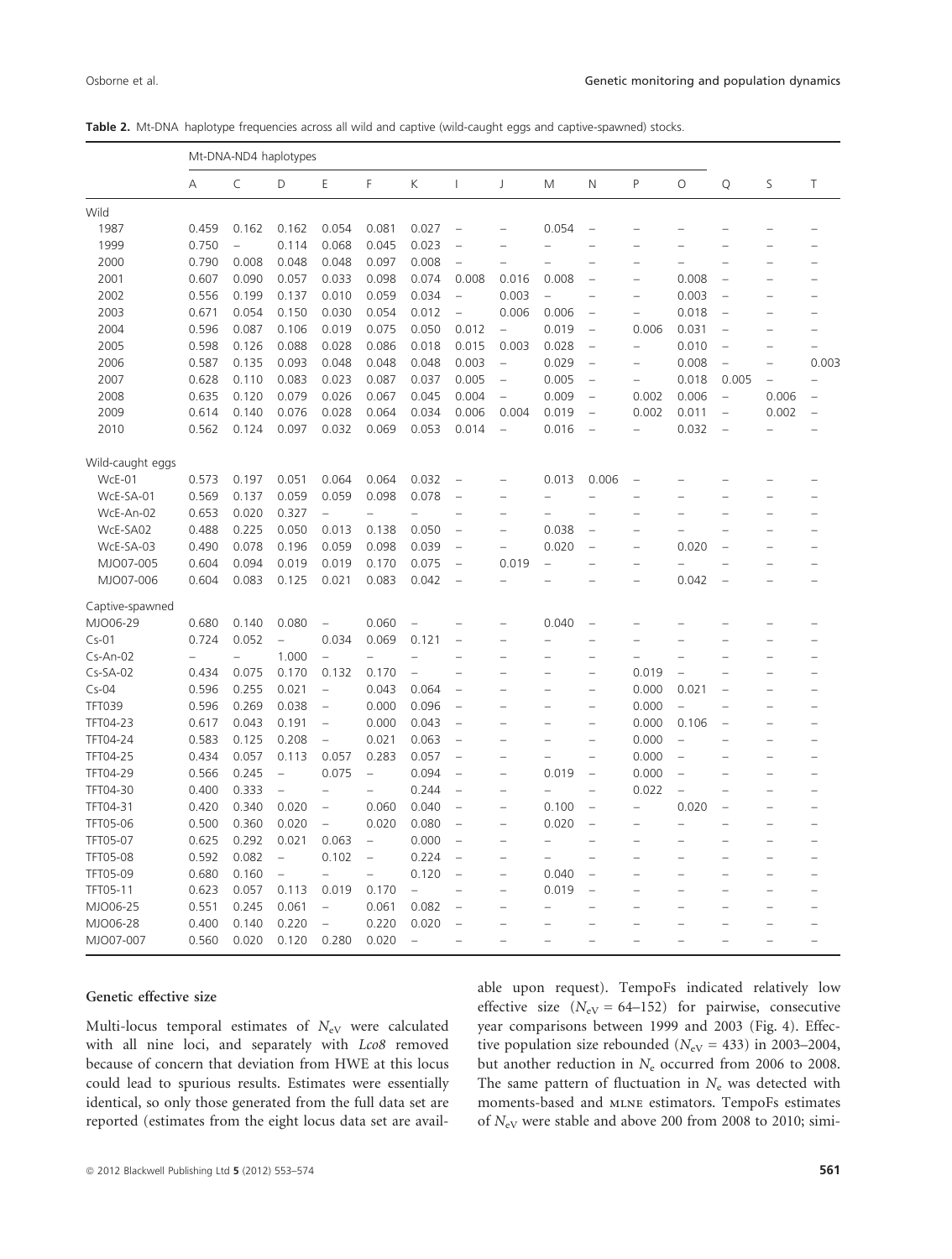Table 3. Summary statistics obtained using a resampling approach are provided for microsatellite loci for wild, hatchery-reared wild-caught eggs (WcE), captively spawned (Cs) Rio Grande silvery minnow. Haplotype diversity (h) and haplotype richness (HR) are provided for mtDNA-ND4. Estimates of inbreeding effective size  $(N_{eD})$  and associated confidence intervals are also included.

| Population       |            | Microsatellites |              |              |              |              |          |          | Mt-DNA |       |         |                |
|------------------|------------|-----------------|--------------|--------------|--------------|--------------|----------|----------|--------|-------|---------|----------------|
|                  | ${\cal N}$ | $H_{ec}$        | $H_{\rm oc}$ | $N_{\rm ac}$ | $F_{\rm IS}$ | $N_{\rm eD}$ | $-95%$   | +95%     | Ν      | h     | $H_{R}$ | No. Haps       |
| Wild             |            |                 |              |              |              |              |          |          |        |       |         |                |
| 1987             | 43         | 0.797           | 0.710        | 14.000       | 0.111        | $\infty$     | 139.3    | $\infty$ | 37     | 0.743 | 6.0000  | $\overline{7}$ |
| 1999             | 46         | 0.814           | 0.647        | 12.229       | 0.210        | $\infty$     | $\infty$ | $\infty$ | 44     | 0.427 | 3.8160  | 5              |
| 2000             | 194        | 0.814           | 0.697        | 14.332       | 0.145        | $\infty$     | $\infty$ | $\infty$ | 124    | 0.364 | 3.3590  | 6              |
| 2001             | 128        | 0.807           | 0.721        | 15.008       | 0.107        | 2007.7       | 495.1    | $\infty$ | 122    | 0.609 | 6.0630  | 10             |
| 2002             | 389        | 0.793           | 0.681        | 14.752       | 0.143        | 1950.6       | 701.7    | $\infty$ | 387    | 0.630 | 4.1630  | 8              |
| 2003             | 169        | 0.817           | 0.709        | 14.951       | 0.134        | 2997.7       | 563.8    | $\infty$ | 167    | 0.524 | 4.8900  | 9              |
| 2004             | 162        | 0.819           | 0.737        | 14.845       | 0.100        | 595.5        | 357.2    | 1558.7   | 161    | 0.620 | 6.2770  | 10             |
| 2005             | 394        | 0.816           | 0.724        | 14.895       | 0.113        | 2724.3       | 1013.5   | $\infty$ | 396    | 0.610 | 5.6330  | 10             |
| 2006             | 383        | 0.826           | 0.727        | 15.259       | 0.122        | 2561.7       | 1291.4   | 34063.9  | 378    | 0.622 | 5.6700  | 10             |
| 2007             | 218        | 0.828           | 0.726        | 15.084       | 0.123        | $\infty$     | 1210.7   | $\infty$ | 218    | 0.579 | 5.3630  | 10             |
| 2008             | 474        | 0.823           | 0.713        | 15.156       | 0.135        | 4458.5       | 1478.5   | $\infty$ | 466    | 0.569 | 5.3010  | 11             |
| 2009             | 476        | 0.830           | 0.689        | 15.113       | 0.172        | 3607.6       | 1676.9   | $\infty$ | 472    | 0.592 | 5.6490  | 12             |
| 2010             | 440        | 0.835           | 0.692        | 15.202       | 0.172        | $\infty$     | 2022.8   | $\infty$ | 433    | 0.649 | 6.0870  | 9              |
| Wild-caught eggs |            |                 |              |              |              |              |          |          |        |       |         |                |
| $WcE-01*$        | 178        | 0.818           | 0.651        | 14.803       | 0.206        | 1379.6       | 655.6    | $\infty$ | 157    | 0.627 | 6.999   | 8              |
| WcE-SA-01        | 50         | 0.830           | 0.727        | 13.949       | 0.126        | $\infty$     | 238.3    | $\infty$ | 51     | 0.624 | 6.000   | 6              |
| WcE-An-02        | 50         | 0.784           | 0.730        | 12.120       | 0.070        | 85.6         | 54.1     | 173.4    | 49     | 0.481 | 2.949   | 3              |
| WcE-SA-02        | 81         | 0.818           | 0.680        | 14.947       | 0.171        | $\infty$     | 461.7    | $\infty$ | 80     | 0.702 | 7.376   | 8              |
| WcE-SA-03        | 51         | 0.830           | 0.695        | 14.982       | 0.164        | 5008.5       | 307.6    | $\infty$ | 51     | 0.714 | 7.848   | 8              |
| MJO-07-005       | 54         | 0.827           | 0.739        | 15.329       | 0.108        | 1065.0       | 195.9    | $\infty$ | 53     | 0.602 | 6.733   | $\overline{7}$ |
| MJO-07-006       | 49         | 0.814           | 0.722        | 15.631       | 0.114        | $\infty$     | 520.6    | $\infty$ | 48     | 0.581 | 5.962   | 6              |
| Captive-spawned  |            |                 |              |              |              |              |          |          |        |       |         |                |
| MJO-06-29        | 50         | 0.803           | 0.745        | 11.368       | 0.074        | 42.2         | 28.7     | 68.7     | 50     | 0.517 | 5.000   | 5              |
| $Cs-01$          | 64         | 0.794           | 0.658        | 12.807       | 0.172        | 43.7         | 35.6     | 55       | 58     | 0.460 | 4.982   | 5              |
| $Cs-An-02$       | 51         | 0.685           | 0.675        | 8.463        | 0.015        | 21.6         | 14.9     | 32.5     | 51     | 0.000 | 1.000   | $\mathbf{1}$   |
| $Cs-SA-02$       | 53         | 0.802           | 0.674        | 13.154       | 0.163        | 72.7         | 52.5     | 110.9    | 53     | 0.751 | 5.919   | 6              |
| <b>TFT039</b>    | 51         | 0.806           | 0.700        | 12.766       | 0.133        | 106.3        | 56       | 433.5    | 52     | 0.558 | 3.995   | $\overline{4}$ |
| $Cs-04$          | 50         | 0.824           | 0.691        | 14.082       | 0.163        | 65.5         | 45.7     | 105.7    | 47     | 0.586 | 5.911   | 6              |
| TFT-04-23        | 50         | 0.779           | 0.683        | 11.641       | 0.124        | 20.4         | 16.5     | 25.4     | 47     | 0.593 | 4.996   | 5              |
| TFT-04-24        | 48         | 0.828           | 0.717        | 11.749       | 0.135        | 40.2         | 29.7     | 57.8     | 48     | 0.609 | 4.949   | 5              |
| TFT-04-25        | 50         | 0.810           | 0.768        | 11.643       | 0.053        | 24.9         | 20       | 31.5     | 53     | 0.702 | 5.934   | 6              |
| TFT-04-29        | 54         | 0.839           | 0.762        | 14.024       | 0.092        | $\infty$     | 532.2    | $\infty$ | 53     | 0.609 | 4.903   | 5              |
| TFT-04-30        | 56         | 0.826           | 0.726        | 14.689       | 0.121        | 323.1        | 134      | $\infty$ | 45     | 0.656 | 4.790   | 5              |
| TFT-04-31        | 50         | 0.805           | 0.700        | 12.798       | 0.13         | 83.2         | 54.7     | 154.7    | 50     | 0.706 | 6.865   | $\overline{7}$ |
| TFT-05-006       | 50         | 0.792           | 0.649        | 10.303       | 0.183        | 49.4         | 38.8     | 65.7     | 50     | 0.625 | 5.803   | 6              |
| TFT-05-007       | 49         | 0.797           | 0.705        | 12.157       | 0.117        | 86.6         | 53.2     | 191.3    | 48     | 0.550 | 4.884   | 5              |
| TFT-05-008       | 50         | 0.804           | 0.662        | 11.152       | 0.178        | 32.2         | 26.7     | 39.5     | 49     | 0.611 | 4.934   | 5              |
| TFT-05-009       | 50         | 0.804           | 0.717        | 12.911       | 0.109        | 219.9        | 98.8     | $\infty$ | 50     | 0.506 | 3.996   | $\overline{4}$ |
| TFT-05-011       | 51         | 0.808           | 0.693        | 12.543       | 0.144        | 136.6        | 81       | 354      | 53     | 0.573 | 5.853   | 6              |
| MJO-06-25        | 50         | 0.813           | 0.721        | 14.853       | 0.115        | 184.5        | 110.1    | 487.9    | 49     | 0.635 | 4.934   | 5              |
| MJO-06-028       | 50         | 0.805           | 0.705        | 12.395       | 0.125        | 87.6         | 57.2     | 164.3    | 50     | 0.738 | 4.996   | 5              |
| MJO-07-007       | 50         | 0.813           | 0.739        | 13.156       | 0.091        | 60.4         | 48.3     | 78.5     | 50     | 0.605 | 4.869   | 5              |

Sample size (M) and average weighted inbreeding coefficient ( $F_{1S}$ ) and diversity statistics obtained using resampling approach: gene diversity ( $H_{ec}$ ), observed heterozygosity ( $H_{oc}$ ), and allelic ( $N_{ac}$ ) for microsatellites.  $N_{eD}$  estimates (based on nine microsatellite loci) and associated 95% confidence intervals (obtained using jackknifing) are given. For ND4 sample size (N), gene diversity (h), haplotype richness (H<sub>R</sub>), and observed number of haplotypes are given. \*WcE-01 sample was also collected from San Acacia but reared at Dexter National Fish Hatchery and Technology Center (WcE-SA-01 was reared at the Albuquerque Biopark). (An, Angostura; SA, San Acacia, numerals following refer to the years eggs were collected, for example WcE-SA-01 were wild-caught eggs collected from the San Acacia reach in 2001).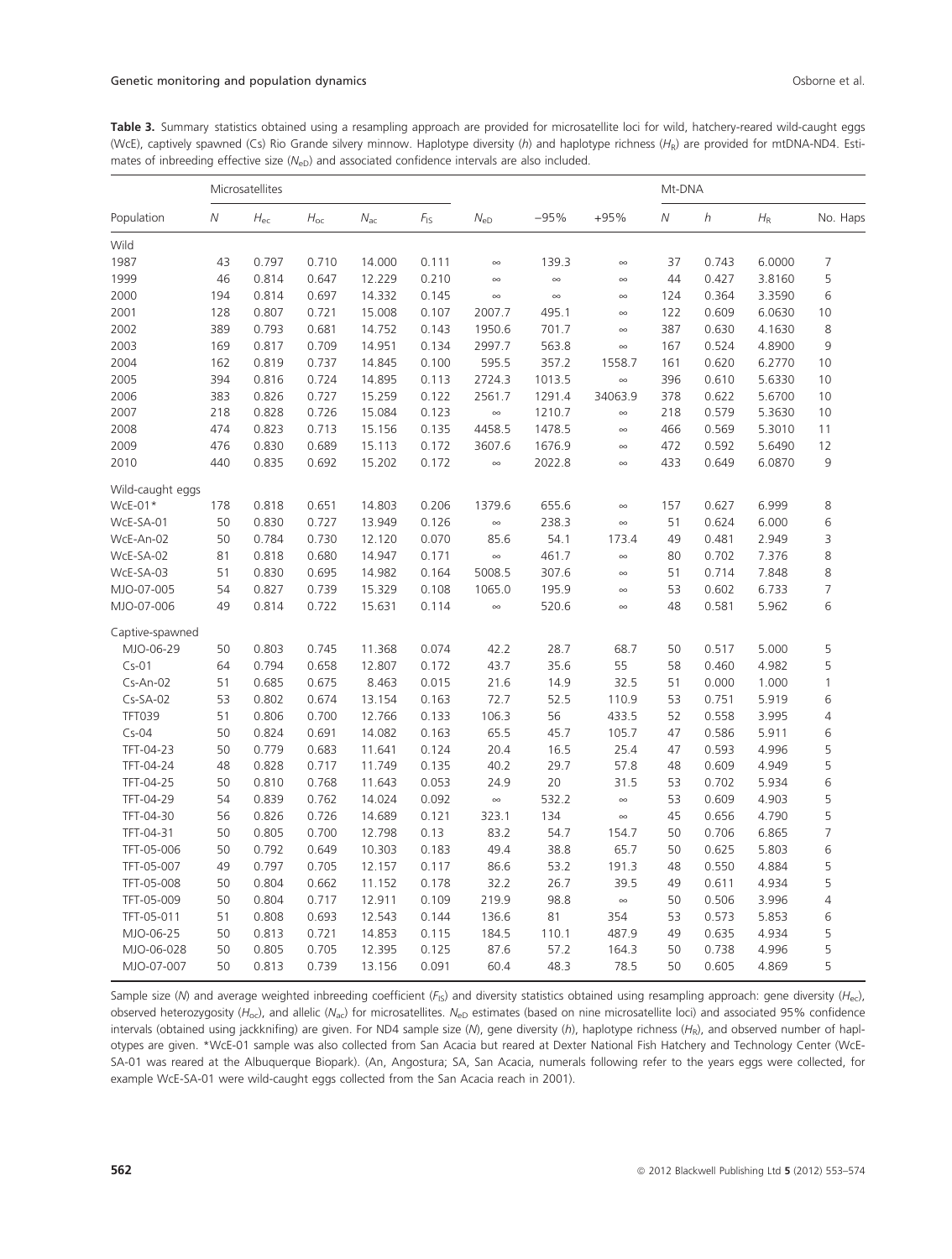

Figure 3 Haplotype diversity (h), haplotype richness ( $H_R$ ), metrics from mitochondrial DNA-ND4 by river reach (A) Angostura, (B) Isleta, and (C) San Acacia.

larly, moments and MLNE estimates for this period were above 200 and 400, respectively. Overall, TempoFs estimates had wider upper confidence limits than moments and MLNE estimates. Mean values of  $N_{\text{eV}}$  from the moments estimators were greater than from TempoFs but were still small for the 1999–2000 ( $N_{\rm eV}$  = 115) and 2006–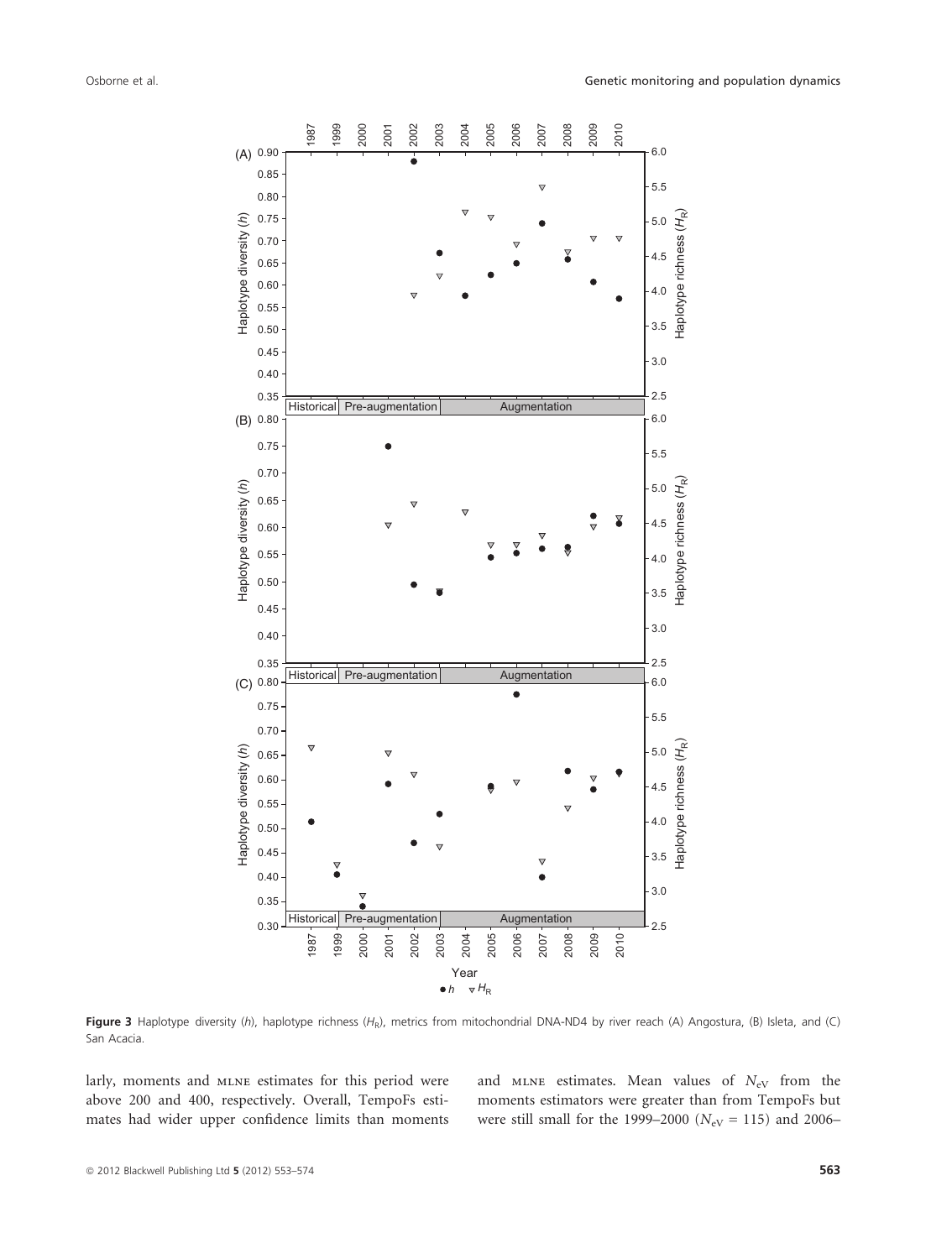

Figure 4 Variance effective size calculated from microsatellite DNA data using (A) MLNE, (B) Moments-based, and (C) TempoFs methods and associated 95% CIs (absence of +95% error bars indicates upper bounds of infinity). Linear regressions are shown with associated 95% CIs.

2007 ( $N_{\text{eV}}$  = 160) comparisons. In accordance with Antao et al. (2010), mlne estimates were higher than TempoFs and moments estimates.

Values of effective size based on linkage disequilibrium were generally larger in magnitude than those based on temporal-method estimators. For example,  $N_{eD}$  estimates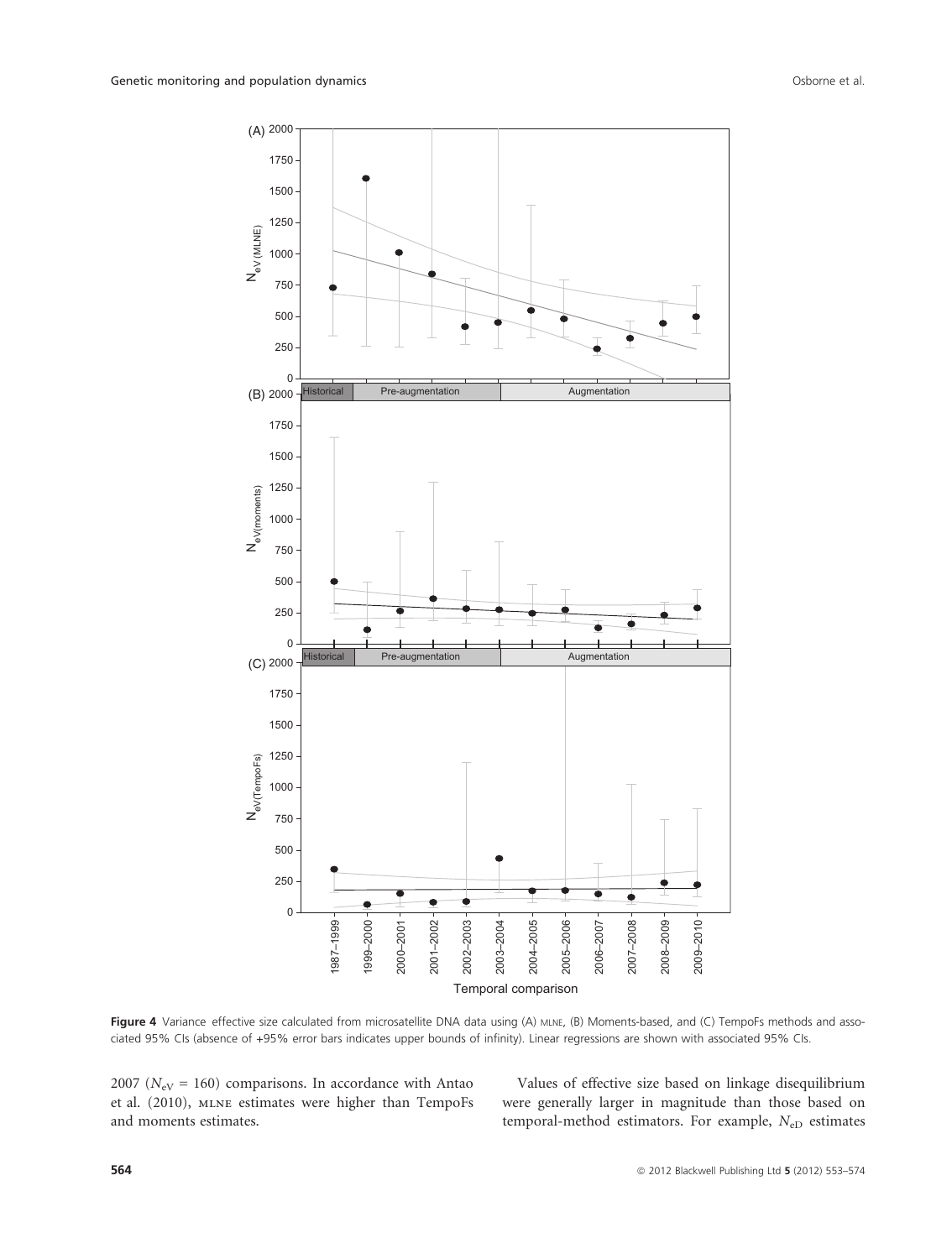

Figure 5 Variance effective size calculated from mitochondrial DNA-ND4 using (A) MLNE (y-axis is a log scale), (B) moments-based methods and 95% CIs, and (C) estimates of  $N_{eD}$  and 95% CIs by year (y-axis is a log scale). Linear regressions are shown with associated 95% CIs. Estimates of infinity are indicated by open circles. Absence of +95% error bars indicates upper bounds of infinity.

of infinity were obtained for the 1987, 1999, 2000, 2007, and 2010 samples (Table 1, Fig. 5). In 2001 and 2002 (presupplementation),  $N_{\rm eD}$  estimates were approximately 2000. In 2004, there was a marked decline in  $N_{eD}$  to 595 (95% CIs, 357–1559), with estimates rebounding in the years between 2005 and 2010 (2562-infinity).  $N_{\rm eD}$  was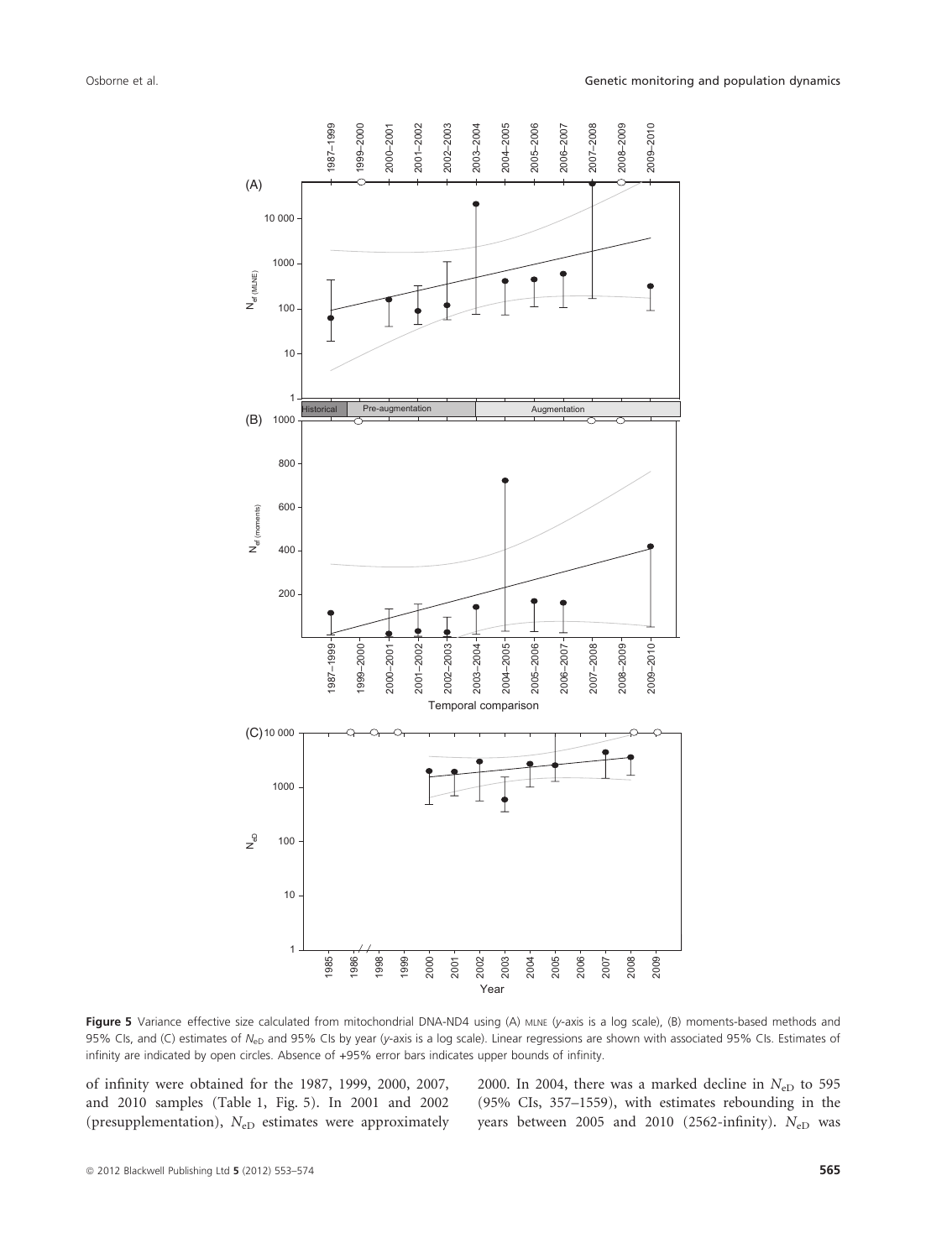also estimated without Lco8 (Table S3) but again, results did not differ appreciably from those obtained with all loci.

Female effective size based on temporal variance of mtDNA haplotype frequencies also fluctuated dramatically over the period of study. Between 2000 and 2003,  $N_{\text{ef}}$  was very low for moments-based  $(N_{\text{ef}} < 30)$  and MLNE  $(N_{\text{ef}} < 100)$  (Fig. 5). Both estimators detected subsequent increases in  $N_{\text{ef}}$  from 2004 to 2005, but the magnitude of increase was substantially different between them. The moments-based estimator detected a decline in  $N_{\text{ef}}$  for the 2005–2007 period whilst MLNE showed a decline for pairwise estimates between 2004 and 2007. Both methods revealed large increases in  $N_{\text{ef}}$ for 2007–2009 periods and more recent reductions to 361 (mlne) and 565 (moments) for the 2009–2010 comparison.

#### Testing predictions

1 A positive relationship between density, diversity, and effective size is expected

CPUE, diversity metrics (microsatellite and mtDNA), and  $N_e$  estimates calculated using temporal or linkage disequilibrium methods were not correlated over the entire time series. However, after supplementation began,  $N_{\rm eV}$ moments estimates were positively correlated (Spearman's rank order) with MLNE estimates and TempoFs estimates  $(\rho_7 = 0.76, P = 0.0384; \rho_7 = 0.680, P = 0.0735, respec$ tively), as expected. Furthermore,  $N_e$  estimates were not inter-correlated, except for a significant negative correlation between MLNE and  $N_{eD}$  ( $\rho_9 = -0.690$ ,  $P = 0.047$ ).

2 Supportive breeding and population supplementation buffers against loss of diversity

Overall values of  $H_{\text{ec}}$  and  $N_{\text{ac}}$  were significantly greater  $(P = 0.005, 0.028)$  in wild samples collected after  $(2004 -$ 2010) than prior to (1999–2003) the commencement of the supplementation program as was  $H_R$  ( $P = 0.048$ ). Two measures of diversity ( $H_{ec}$  and  $N_{ac}$ ) were significantly higher ( $P = 0.004$  and 0.004, respectively) for fish collected from the San Acacia reach after commencement of supplementation, whilst  $H_{\text{oc}}$  was significantly less ( $P = 0.009$ ) in these fish. There were no significant differences in haplotype diversity  $(P = 0.662)$  or haplotype richness  $(P = 0.126)$  in samples collected from the San Acacia reach before and after supplementation commenced.

3 The source of brood stock influences genetic effects of supplementation on the wild population.

Diversity measures did not differ significantly between wild samples and samples derived from wild-caught eggs  $(H_{\text{ec}}; P = 0.691; H_{\text{oc}}; P = 0.663, N_{\text{ac}}; P = 0.937; h:$  $P = 0.383$ ;  $H_R$ :  $P = 0.052$ ).  $H_{ec}$  and  $N_{ac}$  differed significantly between wild and captive-spawned (from hatchery broodstock) samples ( $P = 0.026$  and <0.001, respectively) and between the captive-spawned and wild-caught eggs  $(P = 0.049$  and 0.004, respectively), with wild and wildcaught eggs having greater genetic variation than captive-spawned samples. Haplotype richness was significantly lower in captive-spawned fish when compared with wild samples ( $P = 0.05$ ) and wild-caught eggs ( $P = 0.009$ ). Use of adults reared from wild-caught eggs for population supplementation was predicted to be associated with an increase in  $N_{\text{eV}}$ . This was observed for the 2003–2004 TempoFs comparison. MLNE and moments  $N_{eV}$  estimates did not change appreciably from the previous temporal comparison. Female  $N_{\rm eV}$  (MLNE) increased for the same time period, whilst the moments estimate increased for this comparison and the next temporal estimate.

4 Broodstock effective size is positively correlated with  $N_{\rm eD}$ 

As predicted, there was a positive linear relationship between the effective number of broodstock and estimates of  $N_{eD}$  ( $r^2 = 0.308$ ,  $P = 0.023$ , df = 15; Fig. 6). NeD estimates for captive stocks raised from wild-caught eggs were typically larger than those obtained from captive spawning, with noninfinite estimates ranging from 86 to 5009 and 22 to 323, respectively. Of the 16  $N_{eD}$ estimates for stocks produced from captive spawning, five estimates accurately reflected the known broodstock size. In eight instances, true broodstock size was within the 95% CIs of  $N_{eD}$  estimates, whilst nine estimates suggested smaller  $N_e$  than the number of breeders used (including paired matings) and two were overestimates. The slope from least-squares regression was  $\sim$ 0.5, indicating that  $N_{eD}$  was approximately one-half of  $N_e$ explained by the number of brood fish and sex ratio variation among captive lots.

### **Discussion**

Identification of relationships between demography and genetic variation is a crucial but difficult task in conservation and management of exploited or endangered organisms, especially those subject to hatchery-based supplementation, and/or those that experience highly variable population sizes and fluctuating environmental conditions. Here, we evaluated the ability of genetic monitoring to recover such potentially complex interactions in a species that has been subject to all three of these effects in recent times. Our study used long-term, empirical data from genetic (1987, 1999–2010) and population monitoring (1993–2010) in an attempt to synthesize this information with temporal records of environmental conditions, captive breeding, and wild population supplementation. A notable increase in mean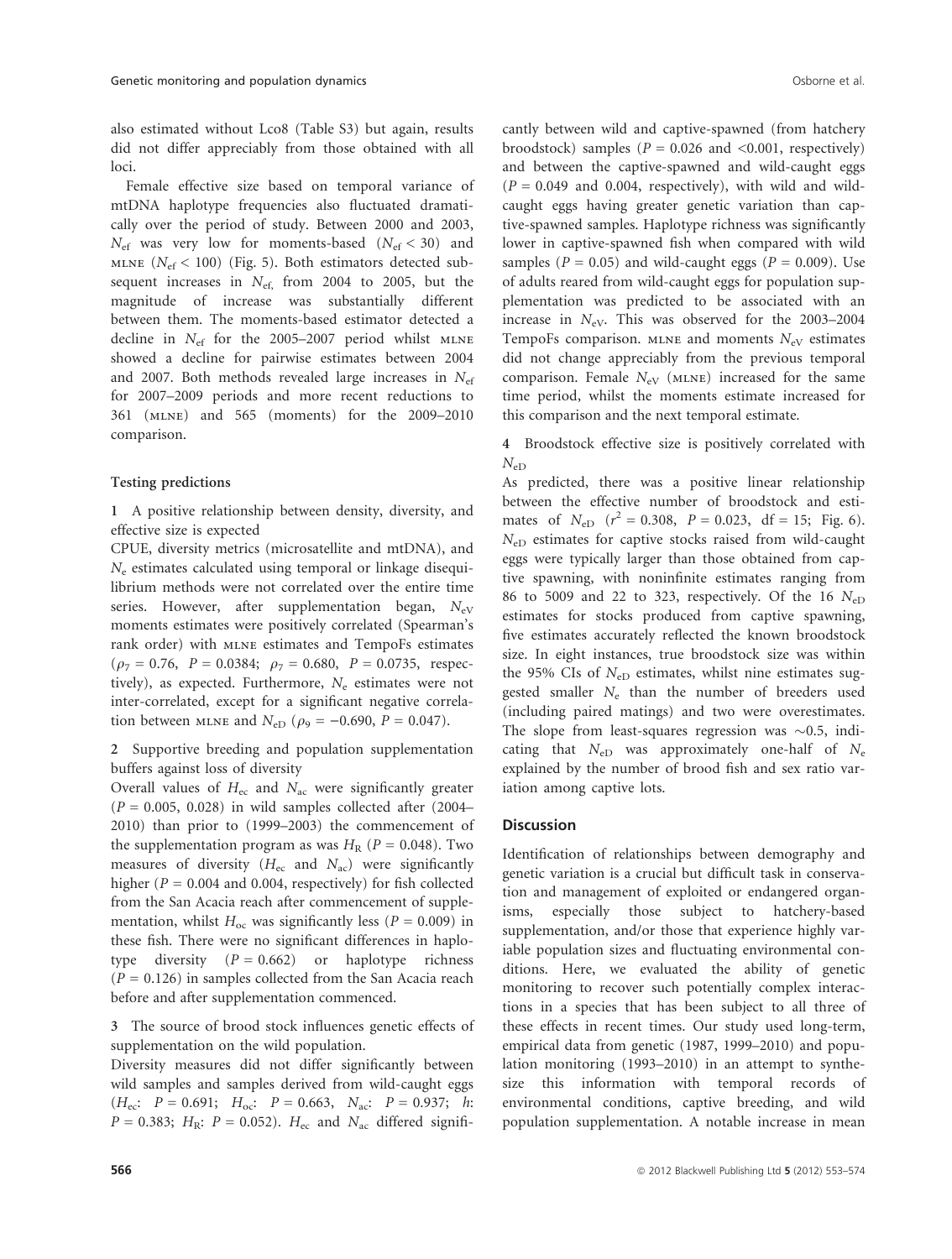

Figure 6 Estimates of N<sub>eD</sub> calculated from microsatellite loci and broodstock information (A) Estimates of N<sub>eD</sub> and number of male and female broodstock (B) Estimates of  $N_{eD}$  and  $N_e$  estimated by  $N_e = 4N_mN_f/(N_m+N_f)$ .

values of key diversity metrics and a coincident decrease in inter-annual variability in these metrics indicated that population supplementation has been the single most important factor that has influenced trajectories of genetic diversity over the last decade in Rio Grande silvery minnow. Large-scale repatriation of hatchery-reared fishes into the Rio Grande has potentially obscured (and ameliorated) most genetic effects of density fluctuations and severe environmental conditions in the wild population. One important exception is that very low values of  $N_{\rm eV}$ are consistently observed in the wild population, suggesting that underlying causes of genetic decline continue to operate despite supplementation.

#### Population density, genetic diversity, and effective size

Extensive demographic surveys show that the wild population of Rio Grande silvery minnow has experienced multiple changes in density that exceed an order of magnitude over the past two decades (U.S. Fish and Wildlife Service 2010). From 2000 to 2004, densities of Rio Grande silvery minnow were less than one fish per 100 m2 , and during this time, the threat of extinction in the wild was acute. A key premise of genetic monitoring is that population declines will be accompanied by erosion of genetic diversity and reduction in genetic effective size. However, in Rio Grande silvery minnow, strong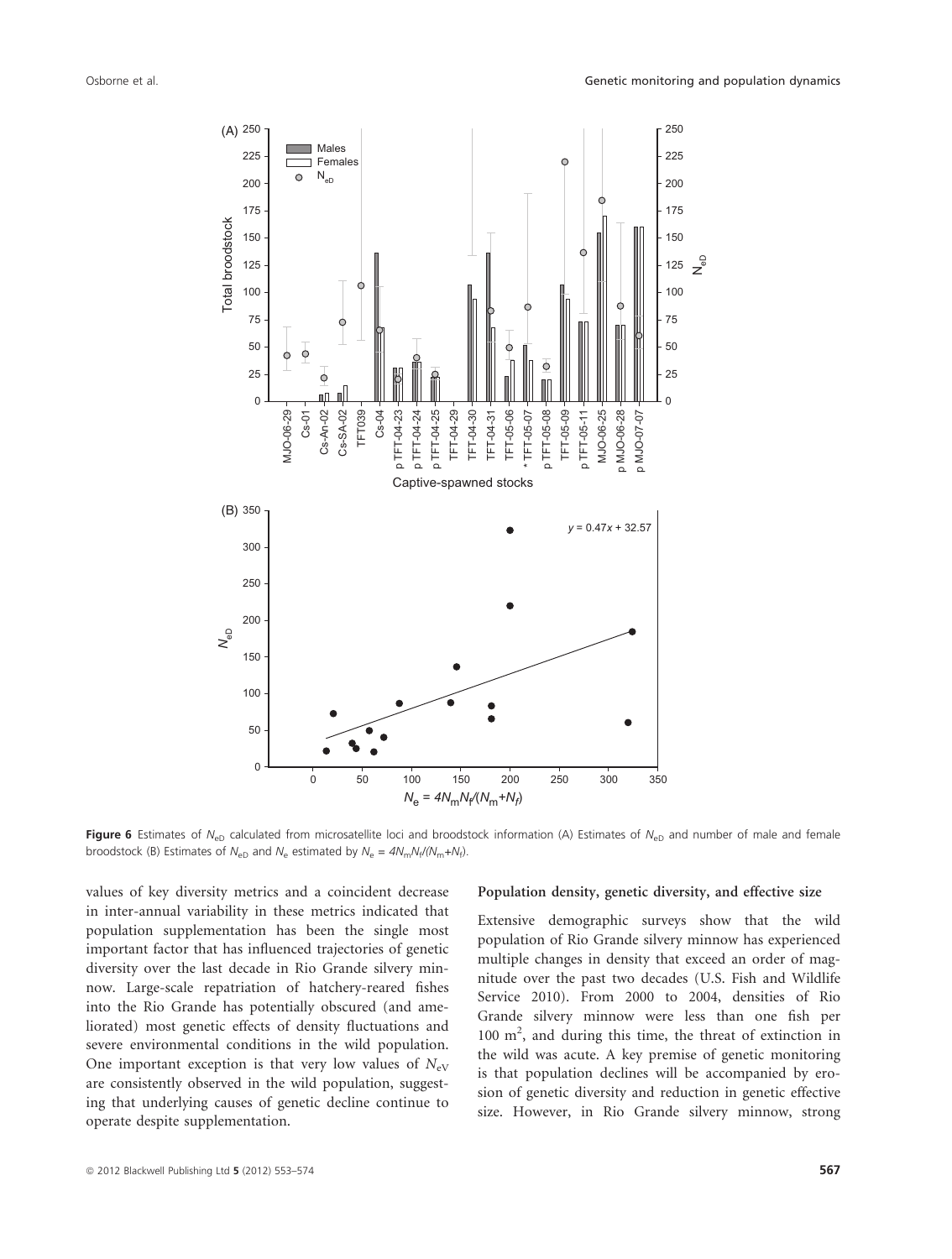positive relationships between population density, genetic metrics, and effective size were not observed over the 12 year time frame of the study.

It is apparent for both microsatellites and mtDNA that there is considerable inter-annual variability in gene diversity metrics and effective size estimates from 1987 and 1999–2004 (Fig. 1). However, following the onset of population supplementation with captively reared fishes, the general trend was toward stabilization and marginal increases in mtDNA and microsatellite diversity and number of alleles/haplotypes. Inter-annual variability in all of these measures decreased after 2005.

Temporal method estimates of genetic effective size remained very low over the entire study but increased slightly in more recent samples. Three estimates of  $N_{eV}$ (derived from TempoFs) revealed an effective size of <100 (1999–2000, 2001–2002, 2002–2003), and five (TempoFs) and three (moments) comparisons were <200 during periods of low wild fish density (<1 to  $\sim$ 6 fish per 100 m<sup>2</sup>) and no supplementation. From 2004 to 2010, estimates of  $N_{\rm eV}$  remained low [mean, 180 (moments)-422 (MLNE)] but less variable (range, 115– 307) than in the 1987–2003 period (range, 368–1186). For more recent comparisons (2008–2010), estimates of NeV from moments and TempoFs methods converged. Although MLNE estimates were typically larger than those based on TempoFs or moments, they nevertheless indicate a decline in mean  $N_{\rm eV}$  from (1987–2004 = 842) comparisons to recent estimates  $(2004–2010 = 422)$ . One estimate based on TempoFs is larger ( $N_{\rm eV}$  = 433) than other estimates obtained using this method and was recorded over a time frame (2003–2004) where some of the lowest densities of Rio Grande silvery minnow occurred. This result is somewhat counterintuitive, as this increase pre-dated a large boost in wild population densities in 2005 that resulted from favorable flow conditions in spring of that year and absence of river intermittency during the summer.

There are at least two reasons for the apparent disconnection of population density, genetic diversity, and effective size in Rio Grande silvery minnow. First, it may take several generations of very small population sizes for diversity to be depleted enough to be detected by genetic monitoring. It is well established that heterozygosity is a relatively insensitive indicator of population bottlenecks (Allendorf 1986), even ones of extremely small size. Secondly, it is an explicit goal of the supportive breeding program for Rio Grande silvery minnow to maintain genetic variability (USFWS 2009), so the lack of correlation between density and genetic diversity is likely due to supplementation practices and successful breeding of released fish. Supportive breeding may also explain lack

of correlation of density and  $N_e$  estimates (discussed below).

## Population supplementation, diversity, and effective size

Supportive breeding has the potential to maintain diversity and to increase the effective population size either by increasing abundance or by reducing variance in reproductive success among parents (Ryman and Laikre 1991). In contrast, it may deplete genetic variation (Tessier et al. 1997) and depress the effective size (Ryman and Laikre 1991), depending on the genetic composition of fish repatriated from captivity. Ryman et al. (1995) found that risks to genetic diversity and effective size were greatest for species capable of producing large numbers of offspring in captivity (i.e., that exhibit type III survivorship); this characterizes the life history strategy of Rio Grande silvery minnow. We found that wild samples collected after the onset of population supplementation had significantly greater microsatellite diversity ( $H_{\text{ec}}$  and  $N_{\text{ac}}$ ) and mitochondrial diversity  $(H_R)$  than those prior to supplementation, which supports the prediction that supplementation buffers the population against loss of genetic diversity following bottlenecks in Rio Grande silvery minnow. This may be because the supportive breeding program for Rio Grande silvery minnow differs in some respects from traditional hatchery programs that spawn a small portion of the wild population in captivity. In Rio Grande silvery minnow, the preferred source of fish for population supplementation are eggs collected from natural spawning events. These egg collections should represent reproductive effort of a large segment of the wild population and therefore have the potential to capture a representative sample of its genetic variability. For example in 2002, more than 900 000 eggs were collected from the wild, and 230 000 of them were repatriated to the Rio Grande between 2003 and 2004. Some were retained by conservation hatcheries in New Mexico for use as the founding captive broodstock. Subsequent wild-breeding of captive-released fish likely made a significant genetic contribution to the wild population, and collection of eggs prior (2001–2003) to the population collapse that occurred from 2002 to 2004 may have helped to preserve diversity that would otherwise have been lost during these severe population contractions. Similarly, maintenance of diversity through periods of population supplementation has been demonstrated in both Chinook and Chum salmon (Eldridge and Killebrew 2008; Small et al. 2009).

Supportive breeding aims to reduce early-life mortality and associated variance in reproductive success, or the 'sweepstakes mismatch' process (Hedgecock 1994), that characterizes reproduction in Rio Grande silvery minnow in its currently fragmented habitat (Osborne et al. 2005;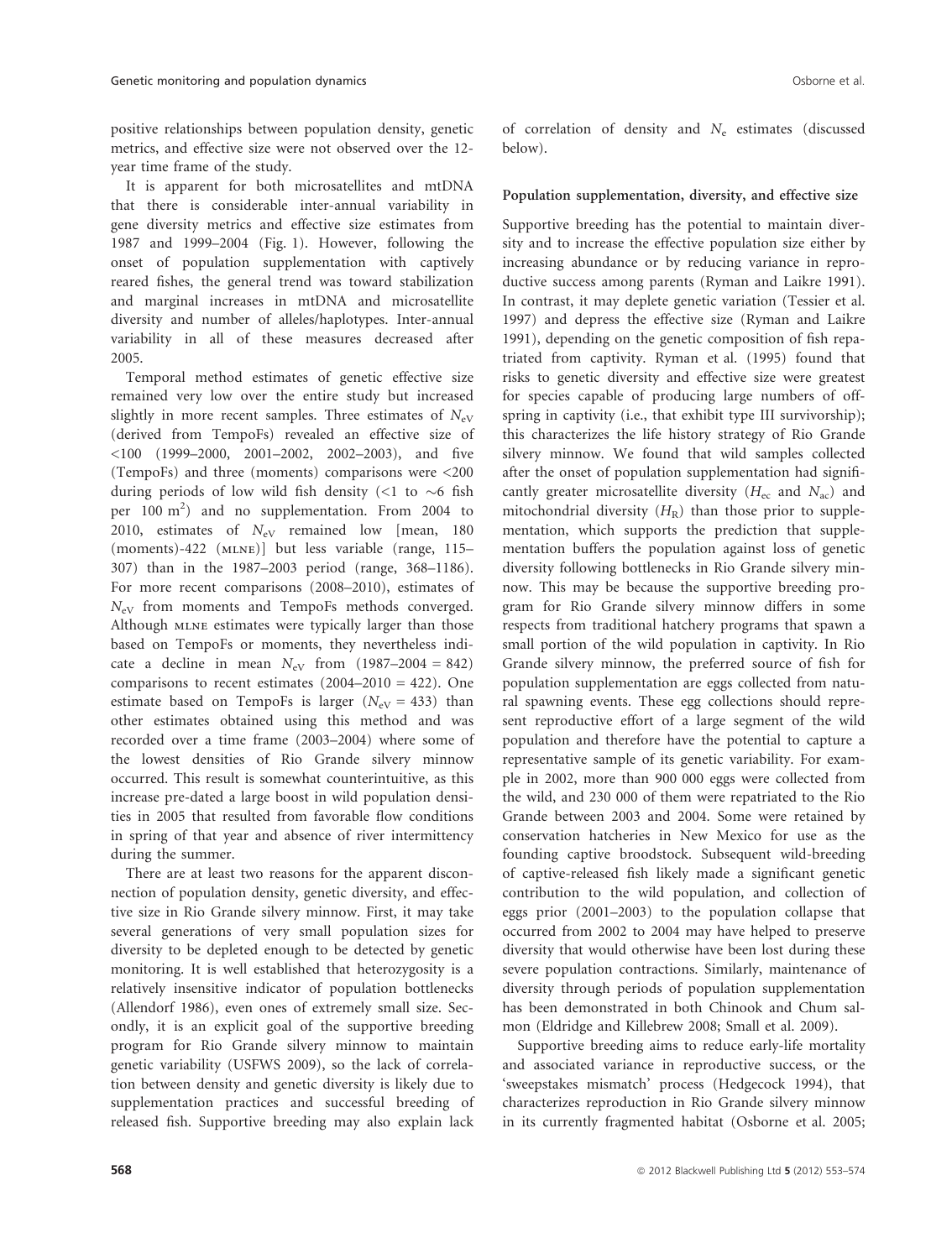Turner et al. 2006). Although type III survivorship and a consequent small  $N_e$ : $N_c$  ratio (Alò and Turner 2005) are typical for the species in the wild, supportive breeding likely ameliorated characteristically high variance in reproductive success by capturing a large portion of the species' reproductive effort before it is transported to unsuitable habitat (Turner et al. 2006) and then rearing these progeny in protective custody. It is plausible that supplementation explains the observed increase in  $N_{eV}$  for 2003–2004 in the wild. Wild population densities were sufficiently low in 2003 such that repatriated fish probably comprised a large portion of the population. Adult fish released to the wild from captivity in 2003 and 2004 were derived from wild-caught eggs collected from 2001 to 2003. Temporal comparison of allele frequencies between 2003 and 2004 was therefore based largely on progeny of repatriated fish and not wild fish, and thus yielded larger estimates of  $N_{\rm eV}$ .

Between 2005 and 2010, estimates of  $N_{\rm eV}$  were smaller than for the 2003–2004 comparison. During this time, densities of Rio Grande silvery minnow in the wild fluctuated greatly with densities ranging from a high of nearly 37 fish per 100 m<sup>2</sup> (2005) to around one fish per 100 m<sup>2</sup> (2006 and 2010). Over one million captive-spawned fish were released compared to only around 26 000 progeny of wild-caught and captive-raised eggs during the same time period. These fish were progeny of a captive broodstock derived from eggs collected in 2002. In years when recruitment of wild fish was poor (e.g., in 2006), progeny (produced in the wild) of captive-bred fish potentially comprised a disproportionate fraction of the subsequent generation. Despite efforts to maximize diversity of captive stocks, observed depression of  $N_e$  could reflect a Ryman–Laikre effect (Ryman and Laikre 1991), which occurs when variance in reproductive success of a population is increased owing to disproportionate contribution of offspring from relatively few captive breeders.

There are alternative hypotheses that could explain the apparent discrepancy between  $N_e$  and density in Rio Grande silvery minnow. For example, density-dependent effects such as genetic compensation can also cause  $N_e$  to be decoupled from  $N_c$  (Palstra et al. 2009; Saarinen et al. 2010). Compensation occurs when reduction in the effective number of breeders  $(N_b)$  is counterbalanced by reduced competition for mates or spawning sites when  $N_c$ is small, reducing among-spawner differences in offspring survivorship. It is not possible to distinguish between these two effects (compensation versus supplementation) with the current data set. However, stabilization of genetic diversity metrics and  $N_{\rm eV}$  coincides with the onset of supplementation and occurs despite dramatic fluctuations in the wild. Thus, supplementation appears to be the most plausible explanation for the results.

## Inter-relationships of effective size estimates

 $N_{\rm eV}$  estimates obtained using different methods should be positively inter-correlated, but this was not observed for values obtained over the entire 12-year time series. However, after the commencement of supplementation, all three commonly used estimators of  $N_{eV}$  produced positively correlated values. Lack of correlation overall may be due to known biases of methods used to estimate  $N_{eV}$ (e.g., Waples 1989; Turner et al. 2001; Wang 2001; Jorde and Ryman 2007). Likewise,  $N_{\rm eV}$  and  $N_{\rm eD}$  estimates were not correlated for any period; this result is not unexpected, as these estimates use different aspects of the data to estimate variance and inbreeding effective size.

Estimators of  $N_{\rm eV}$  used in this study are subject to specific biases that influence accuracy and precision in different ways. For example, MLNE tends to overestimate  $N_e$ when calculated from loci with highly skewed allele frequencies (Jorde and Ryman 2007) and can provide imprecise estimates in nonequilibrium populations (Wang 2001). Both Waples (1989) and Turner et al. (2001) noted that moments estimates obtained using the most commonly employed measures of allele frequency change (Nei and Tajima 1981; Pollak 1983) tended to be downward biased (resulting in overestimates of  $N_e$ ) when allele frequencies are close to zero or one. Jorde and Ryman (2007) and Antao et al. (2010) also noted that unbiased estimates of effective size (TempoFs) may come at the cost of precision, with wider confidence intervals than moments estimates. Regardless, in all except two cases (2003, 2004) for which sufficient samples were available, noninfinite upper-bound CIs were obtained.

Several benchmarks for ascertaining extinction risk have been suggested for interpreting effective size in threatened species. The most conservative targets deemed necessary to maintain long-term genetic security of a species range from an effective size of 500–5000 (Franklin and Frankham 1998; Lynch and Lande 1998). Regardless of potential biases, all  $N_{\rm ev}$  estimates suggest values of  $N_{\rm e}$ that are smaller than the minimum benchmark of  $N_e$  = 500 in seven of eight (MLNE) and all (moments) of the most recent temporal comparisons.

Values of  $N_{eD}$ , which provide a measure of the inbreeding effective size, were uniformly higher than and not positively correlated with estimates of  $N_{\rm eV}$ . The underlying principle of the LD method is that as  $N_e$ decreases, genetic drift increases nonrandom association among alleles at different loci (Hill 1981). As erosion of linkage disequilibrium can take several generations,  $N_{eD}$ may also contain information on the effective size from several generations that precede a population decline. In addition to this upward bias, single-sample  $N_e$  estimators including  $N_{eD}$  provide an estimate of the effective number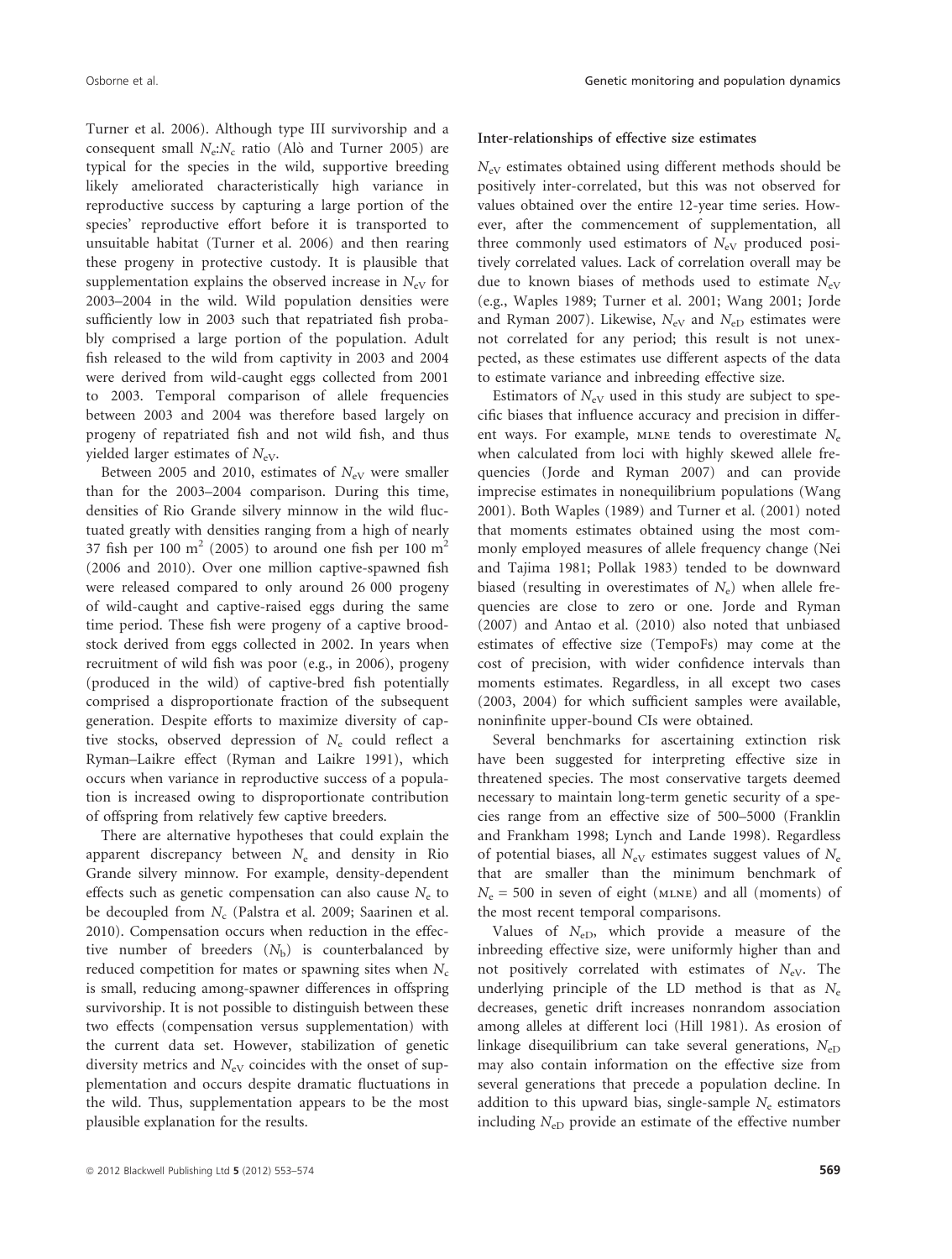of parents that produced the progeny from which the sample is drawn (Waples 2005). Estimates of  $N_{\rm eV}$  and NeD were paired accordingly (refer to Methods for details) to account for this potential source of bias, so this is unlikely to explain the lack of correlation between  $N_{\rm eV}$  and  $N_{\rm eD}$  estimates.

Using computer simulations, Antao et al. (2010) evaluated the ability of  $N_{eD}$  and  $N_{eV}$  estimators to (i) detect a population decline, (ii) correctly identify a bottleneck with low bias and high precision, and (iii) evaluate whether the methods were subject to a high rate of false positives (i.e., indicate a bottleneck when none had occurred). They found that temporal-method estimates of  $N_{eV}$  were very close to the bottlenecked population size in the first generation, whereas  $N_{eD}$  always overestimated  $N_e$  with relatively low precision. Moreover, in the first generation following a decline, values of  $N_{eD}$  were much closer to the prebottleneck population size. This result is consistent with the idea that estimates of  $N_{eD}$  include information on the effective size of previous generations (Waples 2005).

From a management perspective, there are a number of theoretical and practical distinctions between  $N_{\text{eI}}$  (to which  $N_{eD}$  estimates are most closely associated) and  $N_{eV}$ . These two measures should be similar in stable populations but show predictable differences in declining (or growing) populations. Waples (2002) demonstrated that in declining populations,  $N_{\rm ev}$  is reduced more rapidly than  $N_{eI}$ , and, as a consequence,  $N_{eV}$  will be smaller than NeI until equilibrium is reached. Conversely, Waples (2002) found the opposite for increasing populations, as increasing population size rapidly attenuates the magnitude of genetic drift, but inbreeding effects persist longer because of inherent relatedness among individuals derived from a bottlenecked (or reduced) population. Thus, the observed discrepancy between  $N_{\text{eV}}$  and  $N_{\text{eI}}$  in Rio Grande silvery minnow is precisely the signature expected for a declining population. In fact, the only significant correlation we found between  $N_{\text{eV}}$  (MLNE) and  $N_{\text{eD}}$  was negative  $(r = -0.69, P = 0.047)$ . At present, Rio Grande silvery minnow are subject to source–sink dynamics. Specifically, captive stocks (source) contribute breeders to the wild (sink) each year, where reproductive success and recruitment are highly variable. Under these circumstances, we would expect discrepancy between  $N_{\rm eV}$  and  $N_{\rm eD}$ . Such dynamics are also likely to occur in other endangered but highly fecund species, especially fishes.

Although supplementation could confound relationships between  $N_{\rm eV}$  and  $N_{\rm eI}$  in a declining population, theoretical and empirical treatments of this issue are too limited to provide firm guidance with respect to Rio Grande silvery minnow. For example, a theoretical evaluation by Ryman et al. (1995) was limited to cases of critically low census sizes ( $N_c$  < 50); therefore, it is unclear how effects on

severely bottlenecked populations relate to supplemented populations in which thousands to millions of individuals potentially contribute to annual reproduction, which is the case for Rio Grande silvery minnow. However, Waples and Do (1994), based on empirical evaluation of supplemented Pacific salmon, found that the most important factor that determines effects on  $N_{\text{eI}}$  after supplementation is whether the population maintains a large size; this finding is consistent with observations of larger  $N_{\text{eI}}$  than  $N_{\text{eV}}$  in the hatchery supplemented Rio Grande silvery minnow. A simulation study is currently underway (by EWC, MJO and TFT) to determine relationships between  $N_{\rm eI}$ ,  $N_{\rm eV}$ , and supplementation in this species.

The value of  $N_{eD}$  dropped substantially in 2004  $(N_{\rm eD} = 595)$  from estimates of  $\sim$ 2000 in prior years. This coincided with very poor wild recruitment into the 2002 and 2003 year-classes. Subsequent increases in  $N_{eD}$  ranged from 2000 to 4400 and coincided with an increase in wild fish densities (2005), the input of large numbers of captive-spawned fish  $({\sim}10^6$  between 2005 and 2010), and somewhat more favorable environmental conditions (e.g., less extensive channel drying).

Estimates of  $N_e$  varied across methods, but all estimators indicated a genetic effective size that is one or more orders of magnitude smaller than the census size (estimated between  $\sim$  24 000 and 3.5 million, Dudley et al. 2011). In contrast to the  $N_{eD}$  estimates (which were generally in the 1000's), all but three  $N_{\rm eV}$  estimates (across all estimators) were lower than 500 and three of the unbiased estimates from TempoFs were <100. We can conclude, therefore, that the genetic effective size of the wild Rio Grande silvery minnow population is smaller than expected from census size. Relatively large values of  $N_{eD}$ reflect a population in decline rather than evidence of robust genetic resistance to extinction.

The results are consistent with our previous studies that have shown that  $N_{\rm eV}$  in wild Rio Grande silvery minnow is up to three orders of magnitude lower than adult census size (Alò and Turner 2005; Turner et al. 2006; Osborne et al. 2005). To explain this result, we proposed a model whereby the vast majority of reproductive output from spatially discrete spawning aggregations, comprised of semi-buoyant eggs and larvae, move passively downstream, past dams to relatively poor nursery habitat (such as reservoirs) or areas with a higher propensity for channel drying (such as the San Acacia reach). Once displaced, progeny either fail to recruit or cannot migrate back upstream to the natal reach. The model predicts that negative effects of downstream transport of reproductive output on  $N_{\rm eV}$  are largely density independent. In other words, loss of productivity and variance among spawning aggregates in the wild should persist despite enormous supplementation from captive sources. Low values of  $N_{\rm eV}$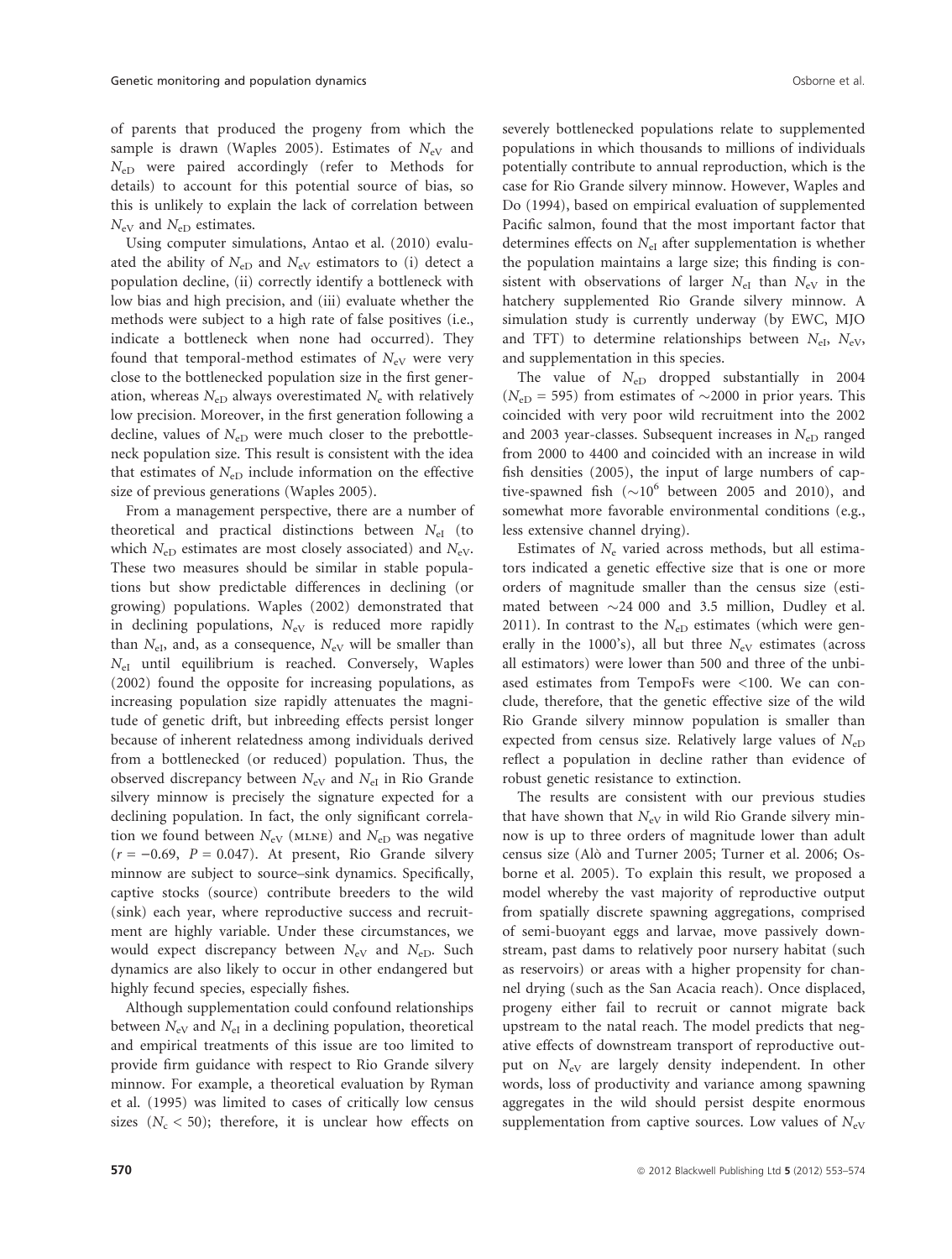observed in the wild prior to and after the onset of supplementation support this idea. In the absence of supplementation, we would also expect substantial losses of genetic diversity and values of  $N_{eD}$  to converge with those obtained from  $N_{eV}$  estimators if this model is correct.

The downstream distance travelled by Rio Grande silvery minnow eggs and larvae is determined, in part, by development time required for hatching and transition from a yolk-sac larva to a free-swimming stage. Time required usually exceeds 4 days, and downstream drift distances can exceed 100 kms (Dudley and Platania 2007b). Passively drifting propagules are swept past diversion dams that occur roughly every 60–90 kms in the current range of the species. In other species of pelagophiles, and likely in Rio Grande silvery minnow prior to supplementation, diversion dams are highly likely to be responsible for population declines in upstream reaches because these structures prevent upstream movement of any spawned fish displaced over dams as eggs or larvae (Dudley and Platania 2007b). Hence, genetic diversity in subpopulations in upstream reaches should be eroded in the absence of inputs from the hatchery or downstream sources and will eventually impact the entire population if upstream subpopulations represent a source and the downstream subpopulations act as a sink. In the Rio Grande, there are also reach-specific environmental effects such that flow conditions are more reliable in the Angostura reach, but drying is more likely in the San Acacia reach. These dynamics have predictable effects on genetic diversity. For example, mtDNA diversity in Rio Grande silvery minnow is highly variable across the time series in the San Acacia reach, whilst there appears to be more stability in the Isleta reach. The Isleta reach is less subject (compared to the San Acacia reach) to severe drying events.

## Broodstock effective size and  $N_{eD}$

As predicted, a significant and positive correlation was observed between  $N_{eD}$  estimates and the number of broodstock used for matings in captive brood lots. Likewise, stocks reared from wild-caught eggs tended to have larger effective sizes than those produced through captive spawning. This is not surprising as wild-caught eggs should reflect a large number of wild parents. Interestingly, many  $N_{eD}$  estimates were less than the broodstock census size. A number of these instances involved paired matings, which suggests that the linkage disequilibrium method may underestimate the true effective size or alternatively, and perhaps more likely, that there is some variance in reproductive success (i.e., not all breeding pairs contribute equally) among captive spawners.

#### **Conclusions**

The preponderance of evidence suggests that the trajectory of genetic change in Rio Grande silvery minnow was primarily determined by supplementation from captively reared stocks, and not by fluctuations of population density of wild fishes. Standing levels of genetic diversity (heterozygosity and allelic richness) observed prior to supplementation were maintained or increased slightly over the study. These results suggest that inbreeding genetic effective size is large enough to preclude significant losses of genetic diversity in the near term. However, variance effective size remained lower than inbreeding effective size and substantially lower than population density, suggesting that the interaction between early life history and river fragmentation is still exerting downward pressure on this metric, despite supplementation. In the absence of supplementation, we predict convergence of inbreeding and variance effective sizes and substantive losses of genetic diversity each generation thereafter.

In more general terms, however, some of the genetic signals of population decline (i.e., loss of diversity) in the wild may not be detectable using genetic monitoring when the population is being heavily supplemented from captive stocks. In order to fully assess the effects of population supplementation (or any other management action aimed at maintaining genetic diversity), it is necessary to assay baseline samples obtained prior to supplementation. Such samples are typically not available (but see Gow et al. 2011) because conservation hatcheries are often not implemented and genetic data not collected until a species has declined sufficiently to warrant management actions. Our results also bode poorly for use of genetic monitoring as a singular estimator of population density or size when multiple factors impinge on genetic characteristics of the population. In such cases, a combination of traditional population monitoring, careful record-keeping in hatchery facilities, and genetic monitoring is required to completely assess trajectories of metrics associated with extinction risk, maintenance, and/or recovery of a managed population.

# Data availability

Data for this study are available on Dryad: doi:10.5061/ dryad.p57j80c4.

#### Acknowledgements

Funding for this research was provided by the US Bureau of Reclamation Middle Rio Grande Endangered Species Act Collaborative Program (Contract no. 07FG402662), the New Mexico Department of Game and Fish Share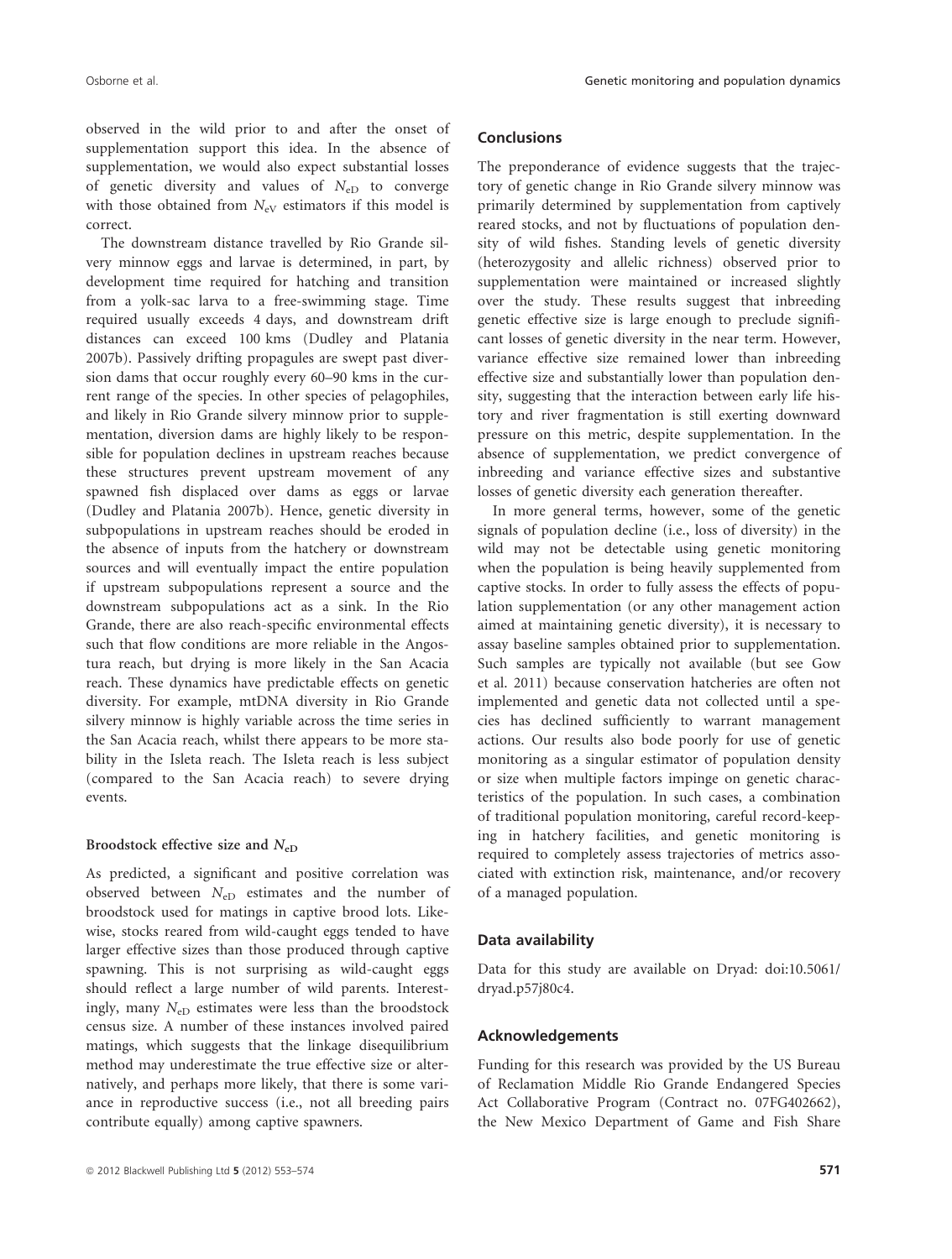with Wildlife Program, and the National Science Foundation (Award no. DEB 0133233). Laboratory and field assistance was provided by Melissa Benavides, Tamara Max, Tracy Diver, Alana Sharp, Sierra Netz, Melvin Foster, Christine Cooper, Ayesha Burdett, Tyler Pilger, Trevor Krabbenhoft, Dominique Alò, and Wade Wilson. Samples were collected under US FWS permit #TE038055-0 and New Mexico Department of Game and Fish Permit #3015. Samples were collected under IACUC protocols #08UNM016 and #10-100492-MCC. Alexandra Snyder provided invaluable curatorial assistance. We would like to thank the UNM Molecular Biology Facility for technical support, which is funded, in part, by NIH grant P20RR18754 from the Institute Development Award Program of the National Center for Research Resources. We gratefully acknowledge the cooperation of staff from Dexter National Fish Hatchery and Technology Center, particularly Manual Ulibarri and Connie Keeler-Foster, the Albuquerque Biopark, including Chris Altenbach, Terina Perez, Kim Ward and Rebecca Houtman, and the US FWS Fishery Conservation Office, particularly Jason Remshardt. Steven Platania and Rob Dudley (American Southwest Ichthyological Research Foundation) provided data, assistance, and insight during the course of this study. R. Dudley thoughtfully reviewed an earlier version of this paper. T. J. Pilger wrote the R Script for the resampling analysis; for this, we are extremely grateful.

# Literature cited

- Allendorf, F. W. 1986. Genetic drift and the loss of alleles versus heterozygosity. Zoo Biology 5:181–190.
- Alò, D., and T. F. Turner 2005. Effects of habitat fragmentation on effective population size in the endangered Rio Grande silvery minnow. Conservation Biology 19:1138–1148.
- Antao, T., A. Perez-Figueroa, and G. Luikart 2010. Early detection of population declines: high power of genetic monitoring using effective population size estimators. Evolutionary Applications 4:144– 154.
- Bessert, M. L., and G. Ortí 2003. Microsatellite loci for paternity analysis in the fathead minnow, Pimephales promelas (Teleostei: Cyprinidae). Molecular Ecology Notes 3:532–534.
- Bestgen, K. R., and D. L. Propst 1996. Redescription, geographic variation and taxonomic status of Rio Grande silvery minnow, Hybognathus amarus (Girard, 1856). Copeia 1996:41–55.
- Chevolot, M., J. R. Ellis, A. D. Rijnsdorp, W. T. Stam, and J. L. Olsen 2008. Temporal changes in allele frequencies but stable genetic diversity over the past 40 years in the Irish Sea population of thornback ray, Raja clavata. Heredity 101:120–126.
- Cook, J. A., K. R. Bestgen, D. L. Propst, and T. L. Yates 1992. Allozymic divergence and systematics of the Rio Grande silvery minnow, Hybognathus amarus (Teleostei: Cyprinidae). Copeia 1998:6–44.
- Crow, J. F., and M. Kimura 1970. An Introduction to Population Genetics Theory. Harper and Row, New York.
- Dimsoski, P., G. Toth, and M. Bagley 2000. Microsatellite characterization in central stoneroller Campostoma anomalum (Pisces: Cyprinidae). Molecular Ecology 9:2187–2189.
- Dudley, R. K., and S. P. Platania 2007a. Rio Grande Silvery Minnow Population Monitoring Results from October 2005 to October 2006. Final Report submitted to U.S. Bureau of Reclamation, Albuquerque, NM, USA. http://www.middleriogrande.com/LinkClick.aspx?fileticket=xpW68rQc99Y%3dandtabid=273andmid=680 (accessed on 1 July 2011).
- Dudley, R. K., and S. P. Platania 2007b. Flow regulation and fragmentation imperil pelagic-spawning riverine fishes. Ecological Applications 17:2074–2086.
- Dudley, R. K., G. C. White, S. P. Platania, and D. A. Helfrich 2011. Rio Grande silvery minnow population estimation program results from October (2006–2008). Final Report submitted to the U.S, Bureau of Reclamation Albuquerque Office. 152 pp.
- Eldridge, W. H., and E. Killebrew 2008. Genetic diversity over multiple generations of supplementation: an example from Chinook salmon using microsatellite and demographic data. Conservation Genetics 9:13–28.
- Excoffier, L., G. Laval, and S. Schneider 2005. Arlequin ver. 3.0: an integrated software package for population genetics data analysis. Evolutionary Bioinformatics Online 1:47–50.
- Fisher, R. A. 1930. The Genetical Theory of Natural Selection. Oxford University Press, Oxford, UK.
- Franklin, I. R., and R. Frankham 1998. How large must populations be to retain evolutionary potential. Animal Conservation 1:69–73.
- Fraser, D. J., M. M. Hansen, S. Ostergaard, N. Tessier, M. Legault, and L. Bernatchez 2007. Comparative estimation of effective population sizes and temporal gene flow in two contrasting population systems. Molecular Ecology 16:3866–3889.
- Goudet, J. 1995. FSTAT (Version 1.2): a computer program to calculate F-statistics. Journal of Heredity 86:485–486.
- Gow, J. L., P. Tamkee, J. Heggenes, G. A. Wilson, and E. B. Taylor 2011. Little impact of hatchery supplementation that uses native broodstock on the genetic structure and diversity of steelhead trout revealed by large-scale spatio-temporal microsatellite survey. Evolutionary Applications 4:763–782.
- Guo, S. W., and E. A. Thompson 1992. Performing the exact test of Hardy–Weinberg proportion for multiple alleles. Biometrics 48:361– 372.
- Hedgecock, D. 1994. Does variance in reproductive success limit effective population sizes of marine organisms? In A. R. Beaumont, ed. Genetics and Evolution of Aquatic Organisms, pp. 122–134. Chapman & Hall, London, UK.
- Hedrick, P. W. 1999. Perspective: highly variable genetic loci and their interpretation in evolution and conservation. Evolution 53:313–318.
- Hill, W. 1981. Estimation of effective population size from data on linkage disequilibrium. Genetical Research 38:209–216.
- Hillis, D., C. Mable, and B. Mable 1996. Molecular Systematics. Sinauer Associates, Sunderland, MA, USA.
- Jorde, P. E., and N. Ryman 1995. Temporal allele frequency change and estimation of effective in populations with overlapping generations. Genetics 139:1077–1090.
- Jorde, P. E., and N. Ryman 1996. Demographic genetics of brown trout (Salmo trutta) and estimation of effective population size from temporal change of allele frequencies. Genetics 143:1369–1381.
- Jorde, P. E., and N. Ryman 2007. Unbiased estimator for genetic drift and effective population size. Genetics 177:927–935.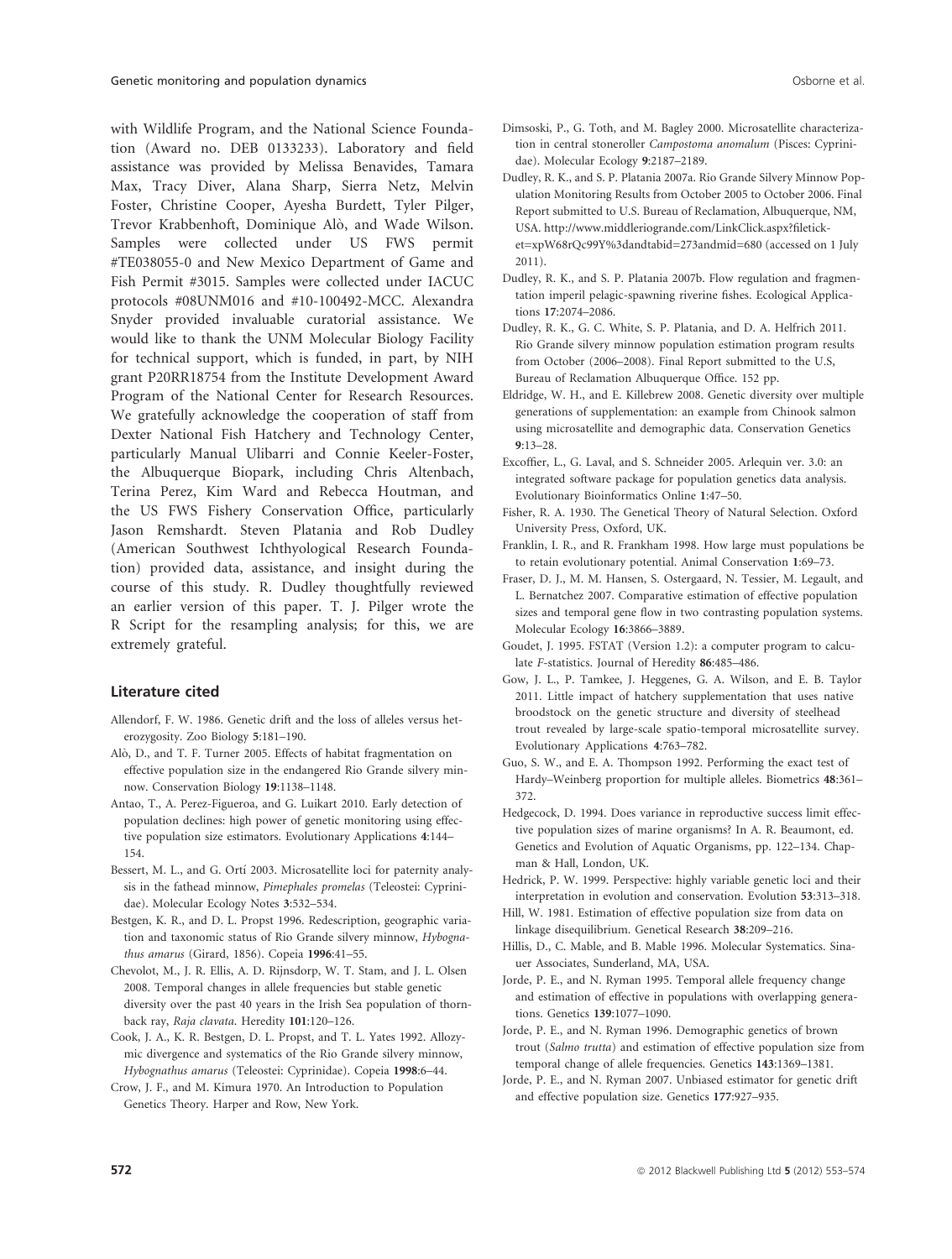- Karaiskou, N., M. Lappa, S. George Oikonomidis, C. Psaltopoulou, T. J. Abatzopoulos, C. Triantaphyllidis, and A. Triantafyllidis 2011. Genetic monitoring and effects of stocking practices on small Cyprinus carpio populations. Conservation Genetics 12:1299– 1311.
- Laurie-Ahlberg, C. C., and B. S. Weir 1979. Allozyme variation and linkage disequilibrium in some laboratory populations of Drosophila melanogaster. Genetics 92:1295–1314.
- Lavery, S., and C. P. Keenan 1995. Genetic analysis of crustacean stock structure and stock size. In A. J. Courtney, and M. G. Cosgrove, eds. Proceedings of the Workshop on Spawning Stock-Recruitment Relationships (SRRs) in Australian Crustacean Fisheries, pp. 116–126. Queensland Department of Primary Industries, Brisbane.
- Long, R. A., P. MacKay, and J. Ray 2008. Noninvasive Survey Methods for Carnivores. Island Press, Washington, DC, 385 pp.
- Luikart, G., N. Ryman, D. A. Tallmon, M. Schwartz, and F. W. Allendorf 2010. Estimation of census and effective population sizes: the increasing usefulness of DNA-based approaches. Conservation Genetics 11:355–373.
- Lynch, M., and R. Lande 1998. The critical effective size for a genetically secure population. Animal Conservation 1:70–72.
- Moyer, G. R., M. J. Osborne, and T. F. Turner 2005. Genetic and ecological dynamics of species replacement in an arid-land river. Molecular Ecology 14:1263–1273.
- Nei, M. 1987. Molecular Evolutionary Genetics. Columbia University Press, New York, USA.
- Nei, M., and F. Tajima 1981. Genetic drift and estimation of effective population size. Genetics 98:625–640.
- Osborne, M. J., M. A. Benavides, and T. F. Turner 2005. Genetic heterogeneity among pelagic egg samples and variance in reproductive success in an endangered freshwater fish, Hybognathus amarus. Environmental Biology of Fishes 73:463–472.
- Osborne, M. J., T. A. Diver, and T. F. Turner 2010a. Genetic status of the Arkansas River shiner (Notropis girardi) and evaluation of hybridization among cyprinid fish in the Pecos River, New Mexico. Final Report submitted to the New Mexico Department of Game and Fish, Santa Fe, New Mexico. 20 pp.
- Osborne, M. J., S. R. Davenport, C. R. Hoagstrom, and T. F. Turner 2010b. Genetic effective size,  $N_e$ , tracks density in a small freshwater cyprinid, Pecos bluntnose shiner (Notropis simus pecosensis). Molecular Ecology 19:2832–2844.
- Osborne, M. J., and T. F. Turner 2009. Baseline genetic survey of the threatened Pecos bluntnose shiner (Notropis simus pecosensis). Final Report to New Mexico Department of Game and Fish, Santa Fe, NM. 31 pp.
- Ovenden, J. R., D. Peel, R. Street, A. J. Courtney, S. D. Hoyle, S. L. Peel, and H. Podlich 2007. The genetic effective and adult census size of an Australian population of tiger prawns (Penaeus esculentus). Molecular Ecology 16:127–138.
- Palstra, F. P., and D. E. Ruzzante 2008. Genetic estimates of contemporary effective population size: what can they tell us about the importance of genetic stochasticity for wild population persistence? Molecular Ecology 17:3428–3447.
- Palstra, F. P., M. F. O'Connell, and D. E. Ruzzante 2009. Age structure, changing demography and effective population size in Atlantic salmon (Salmo salar). Genetics 182:1233–1249.
- Peel, D., J. R. Ovenden, and S. L. Peel 2004. NeEstimator: Software for Estimating Effective Population Size. Queensland Government, Department of Primary Industries and Fisheries, Brisbane.
- Petit, R. J., A. El Mousadik, and O. Pon 1998. Identifying populations for conservation on the basis of genetic markers. Conservation Biology 12:844–855.
- Pflieger, W. L. 1980. Hybognathus nuchalis Agassiz, Central silvery minnow. In D. S. Lee, C. R. Gilbert, C. H. Hocutt, R. E. Jenkins, D. E. McAllister, and J. R. Stauffer Jr., eds. Atlas of North American Freshwater Fishes, p. 177. North Carolina State Museum of Natural History, Raleigh, NC.
- Platania, S. P., and C. S. Altenbach 1998. Reproductive strategies and egg types of seven Rio Grande basin cyprinids. Copeia 1998:559– 569.
- Platania, S. P., and R. K. Dudley 2006. Spatial Spawning Periodicity of Rio Grande Silvery Minnow During 2006. Submitted to the US Bureau of Reclamation, Albuquerque, NM. October 2006.
- Pollak, E. 1983. A new method for estimating the effective population size from allele frequency changes. Genetics 104:531–548.
- R Development Core Team 2006. R: A Language and Environment for Statistical Computing. R Foundation for Statistical Computing, Vienna, Austria. http://www.R-project.org.
- Raymond, M., and F. Rousset 1995. GENEPOP (version 1.2): population genetics software for exact tests and ecumenicism. Journal of Heredity 86:248–249.
- Rice, W. R. 1989. Analyzing tables of statistical tests. Evolution 43:223–225.
- Ryman, N., and L. Laikre 1991. Effects of supportive breeding on the genetically effective population size. Conservation Biology 5:325– 329.
- Ryman, N., F. Utter, and K. Hindar 1995. Introgression, supportive breeding, and genetic conservation. In J. D. Ballou, M Gilpin, and T. J. Foose, eds. Population Management for Survival and Recovery, pp. 341–365. Columbia University Press, New York, NY.
- Saarinen, E. V., J. D. Austin, and J. C. Daniels 2010. Genetic estimation of contemporary effective population size in an endangered butterfly indicate a possible role for genetic compensation. Evolutionary Applications 3:28–39.
- Schwartz, M. K., G. Luikart, and R. S. Waples 2007. Genetic monitoring as a promising tool for conservation and management. Trends in Ecology and Evolution 22:11–16.
- Small, M. P., K. Currens, M. Johnson, A. E. Fryeand, and J. F. von Bargen 2009. Impacts of supplementation: genetic diversity in supplemented and unsupplemented populations of summer chum salmon (Oncorhynchus keta) in Puget Sound (Washington, USA). Canadian Journal of Fisheries and Aquatic Science 66:1216–1229.
- Sokal, R. R., and F. J. Rohlf 1997. Biometry: The Principles and Practice of Statistics in Biological Research, 3rd edn. W. H. Freeman and Co, New York, 850 pp.
- Sunnucks, P., A. C. C. Wilson, L. B. Beheregaray, K. Zenger, J. French, and A. C. Taylor 2000. SSCP is not so difficult: the application and utility of single-stranded conformation polymorphism in evolutionary biology and molecular ecology. Molecular Ecology 9:1699–1710.
- Tessier, N., L. Bernatchez, and J. M. Wright 1997. Population structure and impact of supportive breeding inferred from mitochondrial and microsatellite DNA analyses in land-locked Atlantic salmon Salmo salar L. Molecular Ecology 6:735–750.
- Turner, T. F., L. A. Salter, and J. R. Gold 2001. Temporal-method estimates of Ne from highly polymorphic loci. Conservation Genetics 2:297–308.
- Turner, T. F., T. E. Dowling, R. E. Broughton, and J. R. Gold 2004. Variable microsatellite markers amplify across divergent lineages of cyprinid fishes (subfamily Leusicinae). Conservation Genetics 5:273–281.